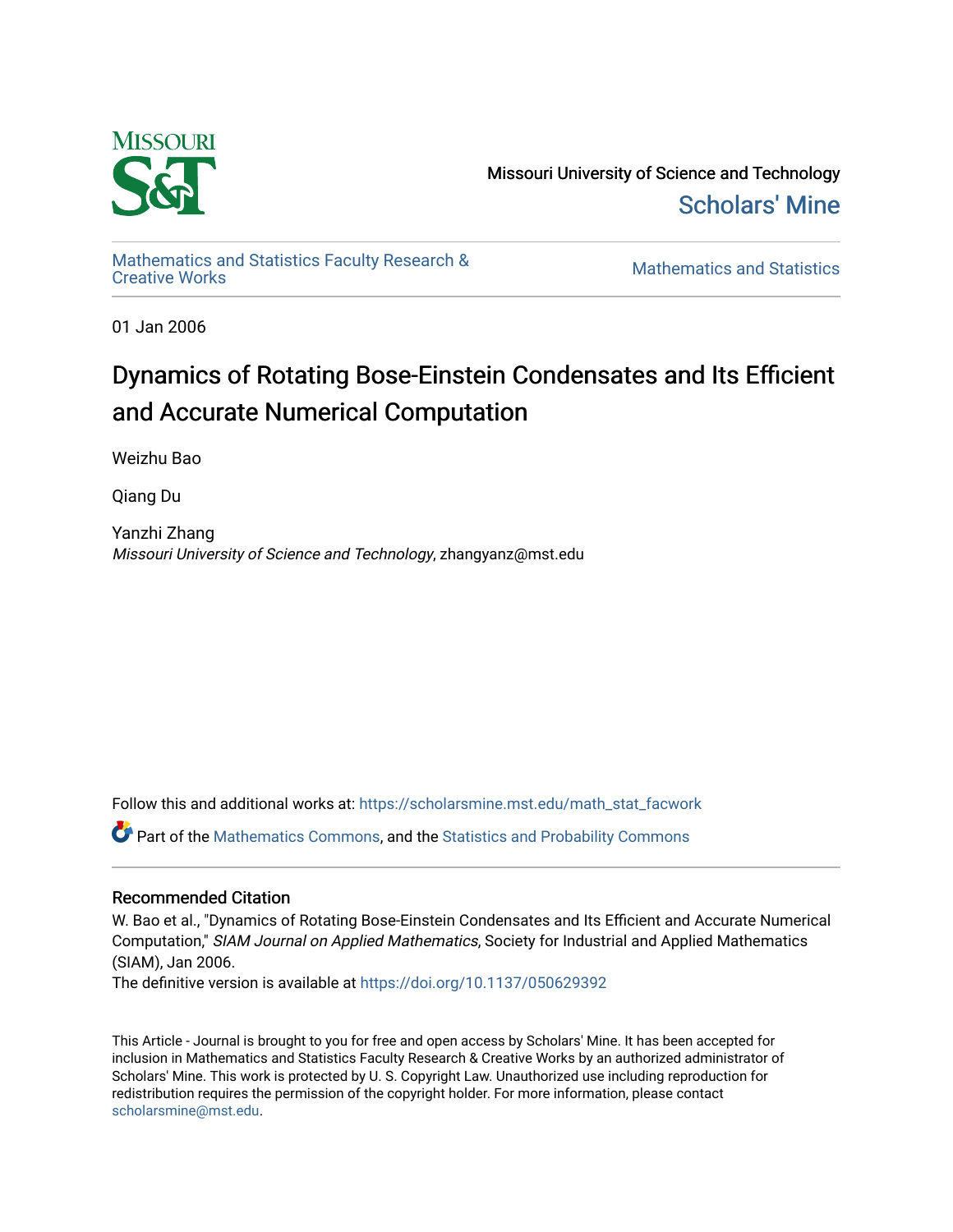### **DYNAMICS OF ROTATING BOSE–EINSTEIN CONDENSATES AND ITS EFFICIENT AND ACCURATE NUMERICAL COMPUTATION** ∗

WEIZHU BAO†, QIANG DU‡, AND YANZHI ZHANG§

**Abstract.** In this paper, we study the dynamics of rotating Bose–Einstein condensates (BEC) based on the Gross–Pitaevskii equation (GPE) with an angular momentum rotation term and present an efficient and accurate algorithm for numerical simulations. We examine the conservation of the angular momentum expectation and the condensate width and analyze the dynamics of a stationary state with a shift in its center. By formulating the equation in either the two-dimensional polar coordinate system or the three-dimensional cylindrical coordinate system, the angular momentum rotation term becomes a term with constant coefficients. This allows us to develop an efficient time-splitting method which is time reversible, unconditionally stable, efficient, and accurate for the problem. Moreover, it conserves the position density. We also apply the numerical method to study issues such as the stability of central vortex states and the quantized vortex lattice dynamics in rotating BEC.

**Key words.** rotating Bose–Einstein condensation, Gross–Pitaevskii equation, angular momentum rotation, time-splitting, ground state, central vortex state, energy, condensate width, angular momentum expectation

**AMS subject classifications.** 35Q55, 65T99, 65Z05, 65N12, 65N35, 81-08

**DOI.** 10.1137/050629392

**1. Introduction.** Since its realization in dilute bosonic atomic gases [3, 20, 21], Bose–Einstein condensation of alkali atoms and hydrogen has been produced and studied extensively in the laboratory [45] and has permitted an intriguing glimpse into the macroscopic quantum world. In view of potential applications [26, 43, 44], the study of quantized vortices, which are well-known signatures of superfluidity, is one of the key issues. Different research groups have obtained quantized vortices in Bose–Einstein condensates (BEC) experimentally, e.g., the JILA group [39], the ENS group [36, 37], and the MIT group [45]. Currently, there are at least two typical ways to generate quantized vortices from the ground state of BEC: (i) impose a laser beam rotating with an angular velocity on the magnetic trap holding the atoms to create an harmonic anisotropic potential [17, 33, 1, 13]; (ii) add to the stationary magnetic trap a narrow, moving Gaussian potential, representing a far-blue detuned laser [29, 7]. The recent experimental and theoretical advances in the exploration of quantized vortices in BEC have spurred great excitement in the atomic physics community and renewed interest in studying superfluidity.

The properties of BEC in a rotational frame at temperature T much smaller than the critical condensation temperature  $T_c$  are well described by the macroscopic

<sup>∗</sup>Received by the editors April 18, 2005; accepted for publication (in revised form) September 12, 2005; published electronically February 3, 2006. This work was partially done while the first two authors were visiting the Institute for Mathematical Sciences, National University of Singapore, in 2005. The visit was supported by the Institute.

http://www.siam.org/journals/siap/66-3/62939.html

<sup>†</sup>Department of Mathematics, National University of Singapore, 117543 Singapore (bao@cz3.nus. edu.sg, http://www.cz3.nus.edu.sg/∼bao/). The research of this author was supported by the National University of Singapore grant R-151-000-035-112.

<sup>‡</sup>Department of Mathematics, Penn State University, University Park, PA 16802 (qdu@math. psu.edu, http://www.math.psu.edu/qdu). The research of this author was supported by NSF DMS 0409297 and ITR 0205232.

<sup>§</sup>Department of Mathematics, National University of Singapore, 117543 Singapore (zhyanzhi@cz3. nus.edu.sg).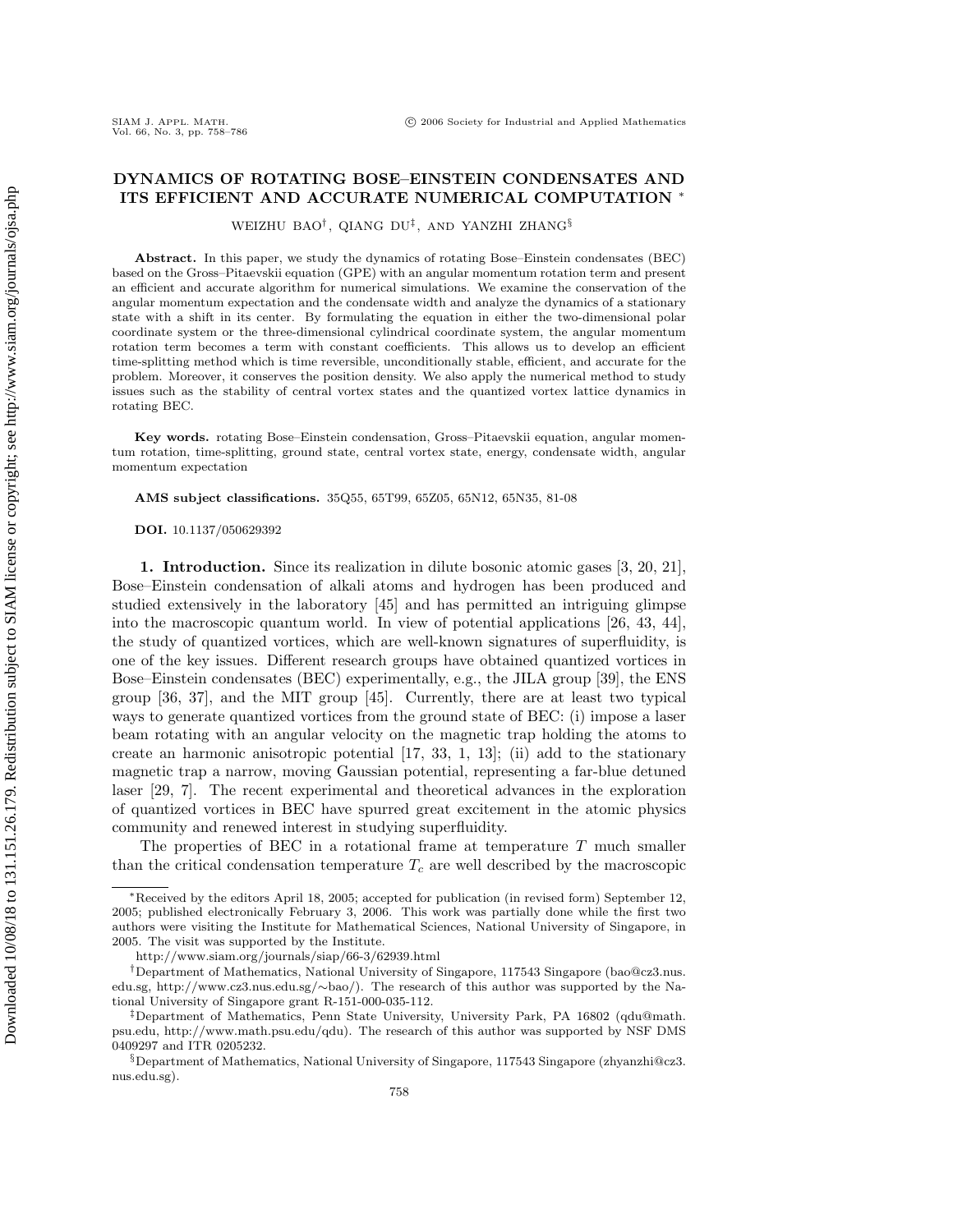wave function  $\psi(\mathbf{x},t)$ , whose evolution is governed by a self-consistent, mean field nonlinear Schrödinger equation (NLSE) in a rotational frame, also known as the Gross–Pitaevskii equation (GPE) with an angular momentum rotation term [26, 17, 24, 25, 15]:

$$
(1.1)
$$

$$
i\hbar\partial_t\psi(\mathbf{x},t) = \left(-\frac{\hbar^2}{2m}\nabla^2 + V(\mathbf{x}) + NU_0|\psi|^2 - \Omega L_z\right)\psi(\mathbf{x},t), \quad \mathbf{x} \in \mathbb{R}^3, \quad t \ge 0,
$$

where  $\mathbf{x} = (x, y, z)^T$  is the Cartesian coordinate vector, m is the atomic mass, h is the Planck constant, N is the number of atoms in the condensate,  $\Omega$  is the angular velocity of the rotating laser beam, and  $V(\mathbf{x})$  is an external trapping potential. When an harmonic trap potential is considered,  $V(\mathbf{x}) = \frac{m}{2} \left( \omega_x^2 x^2 + \omega_y^2 y^2 + \omega_z^2 z^2 \right)$  with  $\omega_x$ ,  $\omega_y$ , and  $\omega_z$  being the trap frequencies in the x-, y-, and z-direction, respectively.  $U_0 =$  $\frac{4\pi\hbar^2 a_s}{m}$  describes the interaction between atoms in the condensate with  $a_s$  (positive for repulsive interaction and negative for attractive interaction) the s-wave scattering length, and  $L_z = xp_y - yp_x = -i\hbar(x\partial_y - y\partial_x)$  is the z-component of the angular momentum  $\mathbf{L} = \mathbf{x} \times \mathbf{P}$  with the momentum operator  $\mathbf{P} = -i\hbar \nabla = (p_x, p_y, p_z)^T$ . It is convenient to normalize the wave function by requiring that

(1.2) 
$$
\|\psi(\cdot,t)\|^2 := \int_{\mathbb{R}^3} |\psi(\mathbf{x},t)|^2 d\mathbf{x} = 1.
$$

Under such a normalization, we introduce the dimensionless variables as follows:  $t\to$  $t/\omega_m$  with  $\omega_m = \min{\{\omega_x, \omega_y, \omega_z\}}$ ,  $\Omega \to \omega_m \Omega$ ,  $\mathbf{x} \to a_0 \mathbf{x}$  with  $a_0 = \sqrt{\frac{\hbar}{m \omega_m}}$ , and  $\psi \rightarrow \psi/a_0^{3/2}$ . We also let

$$
\gamma_x = \frac{\omega_x}{\omega_m}
$$
,  $\gamma_y = \frac{\omega_y}{\omega_m}$ ,  $\gamma_z = \frac{\omega_z}{\omega_m}$ ,  $\beta = \frac{U_0 N}{a_0^3 \hbar \omega_m} = \frac{4\pi a_s N}{a_0}$ .

The dimensionless angular momentum rotational term then becomes

(1.3) 
$$
L_z = -i(x\partial_y - y\partial_x) = i(y\partial_x - x\partial_y) = -i\partial_\theta
$$

with  $(r, \theta)$  being the polar coordinates in two dimensions (2D) and  $(r, \theta, z)$  the cylindrical coordinates in three dimensions (3D). In the disk-shaped condensation, i.e.,  $\omega_y \approx \omega_x$  and  $\omega_z \gg \omega_x \ (\Leftrightarrow \ \gamma_x = 1, \ \gamma_y \approx 1, \text{ and } \ \gamma_z \gg 1 \text{ with choosing } \omega_m = \omega_x),$ the three-dimensional GPE can be reduced to a two-dimensional GPE [13]. Thus, here we consider the dimensionless GPE with a rotational term in the d-dimensions  $(d = 2, 3)$  [13]:

(1.4) 
$$
i\partial_t \psi(\mathbf{x},t) = -\frac{1}{2}\nabla^2 \psi + V_d(\mathbf{x})\psi + \beta_d |\psi|^2 \psi - \Omega L_z \psi, \quad \mathbf{x} \in \mathbb{R}^d, \quad t > 0,
$$

(1.5) 
$$
\psi(\mathbf{x},0) = \psi_0(\mathbf{x}), \quad \mathbf{x} \in \mathbb{R}^d, \quad \text{with} \quad ||\psi_0||^2 := \int_{\mathbb{R}^d} |\psi_0(\mathbf{x})|^2 d\mathbf{x} = 1,
$$

where

$$
(1.6) \quad \beta_d = \begin{cases} \beta \sqrt{\gamma_z/2\pi}, & V_d(\mathbf{x}) = \begin{cases} (\gamma_x^2 x^2 + \gamma_y^2 y^2)/2, & d = 2, \\ (\gamma_x^2 x^2 + \gamma_y^2 y^2 + \gamma_z^2 z^2)/2, & d = 3, \end{cases} \end{cases}
$$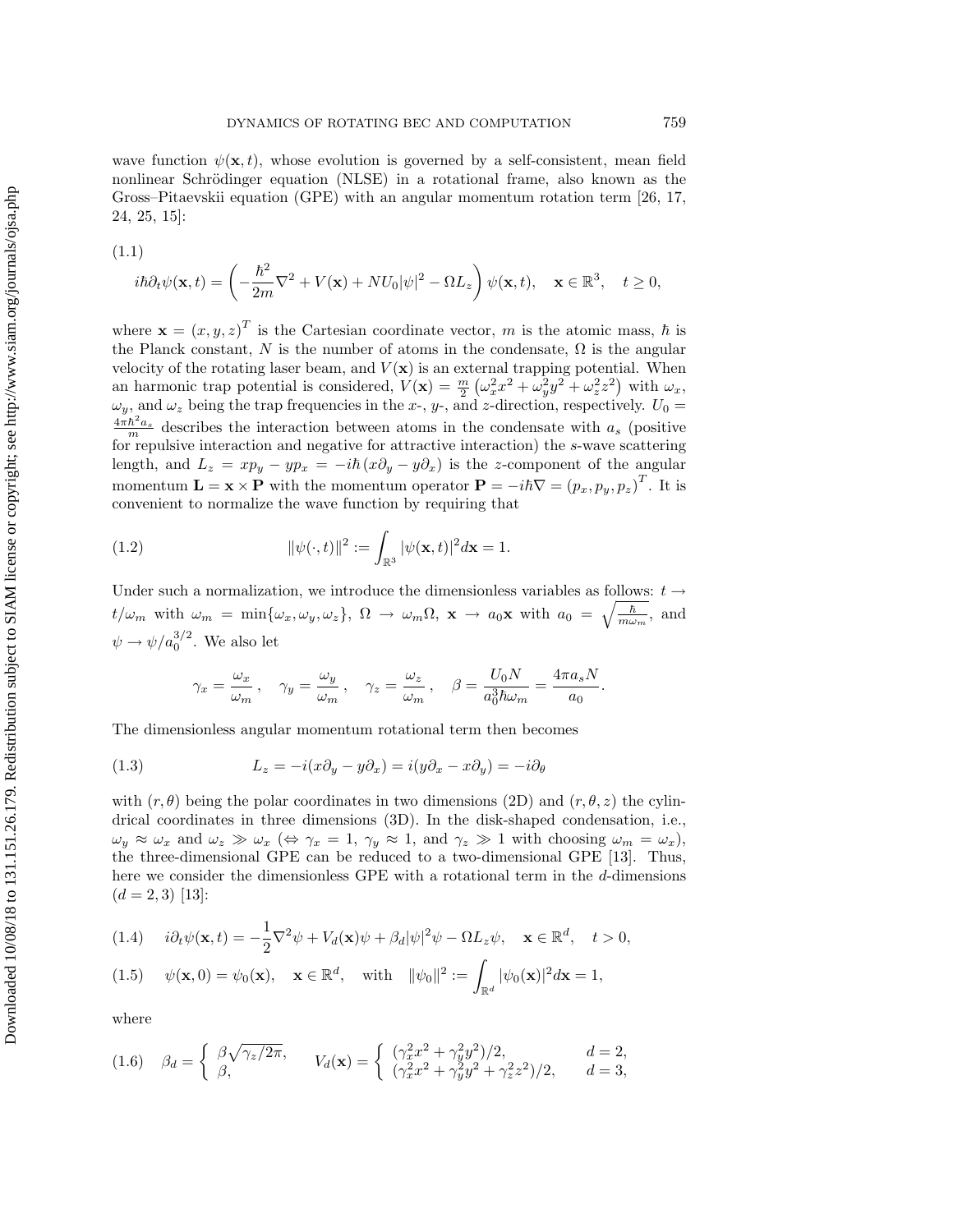with  $\gamma_x > 0$ ,  $\gamma_y > 0$ , and  $\gamma_z > 0$  being constants. Two important invariants of (1.4) are the normalization of the wave function

$$
(1.7) \t N(\psi) = \int_{\mathbb{R}^d} |\psi(\mathbf{x}, t)|^2 d\mathbf{x} \equiv \int_{\mathbb{R}^d} |\psi(\mathbf{x}, 0)|^2 d\mathbf{x} = N(\psi_0) = 1, \t t \ge 0,
$$

and the energy

$$
E_{\beta,\Omega}(\psi) = \int_{\mathbb{R}^d} \left[ \frac{1}{2} |\nabla \psi|^2 + V_d(\mathbf{x}) |\psi|^2 + \frac{\beta_d}{2} |\psi|^4 - \Omega \text{Re}(\psi^* L_z \psi) \right] d\mathbf{x}
$$
  
(1.8) 
$$
\equiv E_{\beta,\Omega}(\psi_0), \qquad t \ge 0,
$$

where  $f^*$  and Ref denote the conjugate and the real part of the function f, respectively.

In order to study effectively the dynamics of BEC, especially in the strong repulsive interaction regime, i.e.,  $\beta_d \gg 1$  in (1.4), an efficient and accurate numerical method is one of the key issues. For nonrotating BEC, i.e.,  $\Omega = 0$  in (1.4), many numerical methods were proposed in the literature. For example, Bao, Jaksch, and Markowich [7], Bao and Jaksch [6], and Bao and Zhang [14] proposed a fourthorder time-splitting sine or Fourier pseudospectral (TSSP) method, and Bao and Shen [11] presented a fourth-order time-splitting Laguerre–Hermite (TSLH) pseudospectral method for the GPE when the external trapping potential is radially or cylindrically symmetric in 2D or 3D. The key ideas for the numerical methods in [7, 4, 6, 14, 11, 9, 10] are based on (i) a time-splitting technique being applied to decouple the nonlinearity in the GPE [7, 6, 9, 10]; (ii) proper spectral basis functions being chosen for a linear Schrödinger equation with a potential such that the ODE system in phase space is diagonalized and thus can be integrated exactly [14, 11]. These methods are explicit, unconditionally stable, and of spectral accuracy in space and fourth-order accuracy in time. Thus they are very efficient and accurate for computing the dynamics of nonrotating BEC in 3D [8] and for multicomponent [4]. Some other numerical methods for nonrotating BEC include the finite difference method [18, 41, 40], the particle-inspired scheme [19, 40], and the Runge–Kutta pseudospectral method [16, 40]. Due to the appearance of the angular momentum rotation term in the GPE (1.4), the TSSP and TSLH methods proposed in [7, 14, 11] can no longer be used for rotating BEC. Currently, the numerical methods proposed in the literature for studying the dynamics of rotating BEC remain limited [1, 22, 33], and they usually are low-order methods. Thus it is of great interest to develop an efficient, accurate, and unconditionally stable numerical method for the GPE (1.4) with an angular momentum rotation term. Such a numerical method is proposed here and is applied to the study of the dynamics of the rotating BEC. The key features of our numerical method are based on (i) the application of a time-splitting technique for decoupling the nonlinearity in the GPE; (ii) the adoption of polar coordinates or cylindrical coordinates so as to make the coefficient of the angular momentum rotation term constant; (iii) the utilization of Fourier pseudospectral discretization in the transverse direction and a second- or fourth-order finite difference or finite element discretization in the radial direction. Our extensive numerical results demonstrate that the method is very efficient and accurate.

The paper is organized as follows. In section 2, the conservation of the angular momentum expectation and the dynamics of condensate widths are first established. We then analyze the stationary state with a shift in its center and provide some study on the decrease of the total density in the presence of dissipation. In section 3, a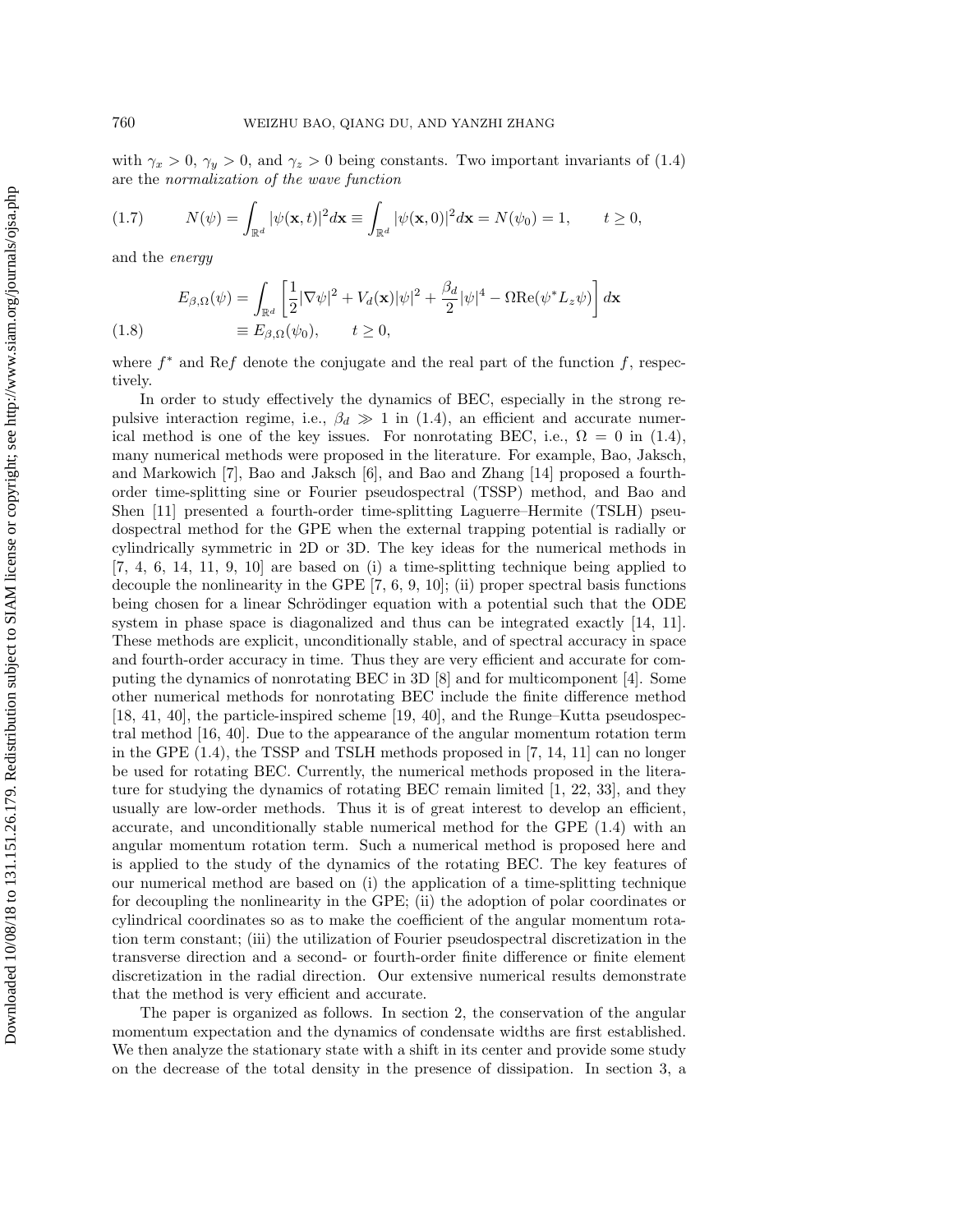numerical method is presented for the efficient and accurate simulation of GPE (1.4) in 2D and 3D. It is then applied to study the vortex state and the dynamics of rotating BEC in section 4. Finally, some conclusions are drawn in section 5.

**2. Dynamics of rotating BEC.** In this section, we provide some analytical results on the conservation of the angular momentum expectation in a symmetric trap, i.e.,  $\gamma_x = \gamma_y$  in (1.6), derive a second-order ODE for time evolution of the condensate width, and present some dynamic laws of a stationary state with a shifted center in rotating BEC.

**2.1. Conservation of angular momentum expectation.** As a measure of the vortex flux, we define the angular momentum expectation:

$$
(2.1) \qquad \langle L_z \rangle(t) := \int_{\mathbb{R}^d} \psi^*(\mathbf{x}, t) L_z \psi(\mathbf{x}, t) \, d\mathbf{x} = i \int_{\mathbb{R}^d} \psi^*(\mathbf{x}, t) (y \partial_x - x \partial_y) \psi(\mathbf{x}, t) d\mathbf{x}
$$

for any  $t \geq 0$ . For the dynamics of angular momentum expectation in rotating BEC, we have the following lemma.

LEMMA 2.1. Suppose  $\psi(\mathbf{x},t)$  is the solution of the problem (1.4)–(1.5); then we have

$$
(2.2) \quad \frac{d\langle L_z\rangle(t)}{dt} = \left(\gamma_x^2 - \gamma_y^2\right)\delta_{xy}(t), \quad \text{where } \delta_{xy}(t) = \int_{\mathbb{R}^d} xy|\psi(\mathbf{x},t)|^2 d\mathbf{x}, \quad t \ge 0.
$$

Consequently, the angular momentum expectation and energy for the nonrotating part are conserved; that is, for any given initial data  $\psi_0(\mathbf{x})$  in (1.5),

(2.3) 
$$
\langle L_z \rangle(t) \equiv \langle L_z \rangle(0), \quad E_{\beta,0}(\psi) \equiv E_{\beta,0}(\psi_0), \quad t \ge 0,
$$

at least for radially symmetric trap in 2D or cylindrically symmetric trap in 3D, i.e.,  $\gamma_x = \gamma_y$ .

*Proof.* Differentiating  $(2.1)$  with respect to t, noticing  $(1.4)$ , integrating by parts, and taking into account that  $\psi$  decreases to 0 exponentially when  $|\mathbf{x}| \to \infty$ , we have

$$
\frac{d\langle L_z \rangle(t)}{dt}
$$
\n
$$
= i \int_{\mathbb{R}^d} \left[ \psi_t^*(y\partial_x - x\partial_y)\psi + \psi^*(y\partial_x - x\partial_y)\psi_t \right] d\mathbf{x}
$$
\n
$$
= \int_{\mathbb{R}^d} \left[ (-i\psi_t^*) (x\partial_y - y\partial_x)\psi + (i\psi_t) (x\partial_y - y\partial_x)\psi^* \right] d\mathbf{x}
$$
\n
$$
= \int_{\mathbb{R}^d} \left[ \left( -\frac{1}{2} \nabla^2 \psi^* + V_d(\mathbf{x})\psi^* + \beta_d |\psi|^2 \psi^* - i\Omega (x\partial_y - y\partial_x)\psi^* \right) (x\partial_y - y\partial_x)\psi + \left( -\frac{1}{2} \nabla^2 \psi + V_d(\mathbf{x})\psi + \beta_d |\psi|^2 \psi + i\Omega (x\partial_y - y\partial_x)\psi \right) (x\partial_y - y\partial_x)\psi^* \right] d\mathbf{x}
$$
\n
$$
= \int_{\mathbb{R}^d} \left[ -\frac{1}{2} \left[ \nabla^2 \psi^*(x\partial_y - y\partial_x)\psi + \nabla^2 \psi (x\partial_y - y\partial_x)\psi^* \right] + (V_d(\mathbf{x}) + \beta_d |\psi|^2) \left[ \psi^*(x\partial_y - y\partial_x)\psi + \psi (x\partial_y - y\partial_x)\psi^* \right] \right] d\mathbf{x}
$$
\n
$$
(2.4) = - \int_{\mathbb{R}^d} |\psi|^2 (x\partial_y - y\partial_x)V_d(\mathbf{x}) d\mathbf{x} = (\gamma_x^2 - \gamma_y^2) \int_{\mathbb{R}^d} xy |\psi|^2 d\mathbf{x}, \quad t \ge 0,
$$

 $\mathbf{1} \mathbf{1}$   $\mathbf{1} \mathbf{1}$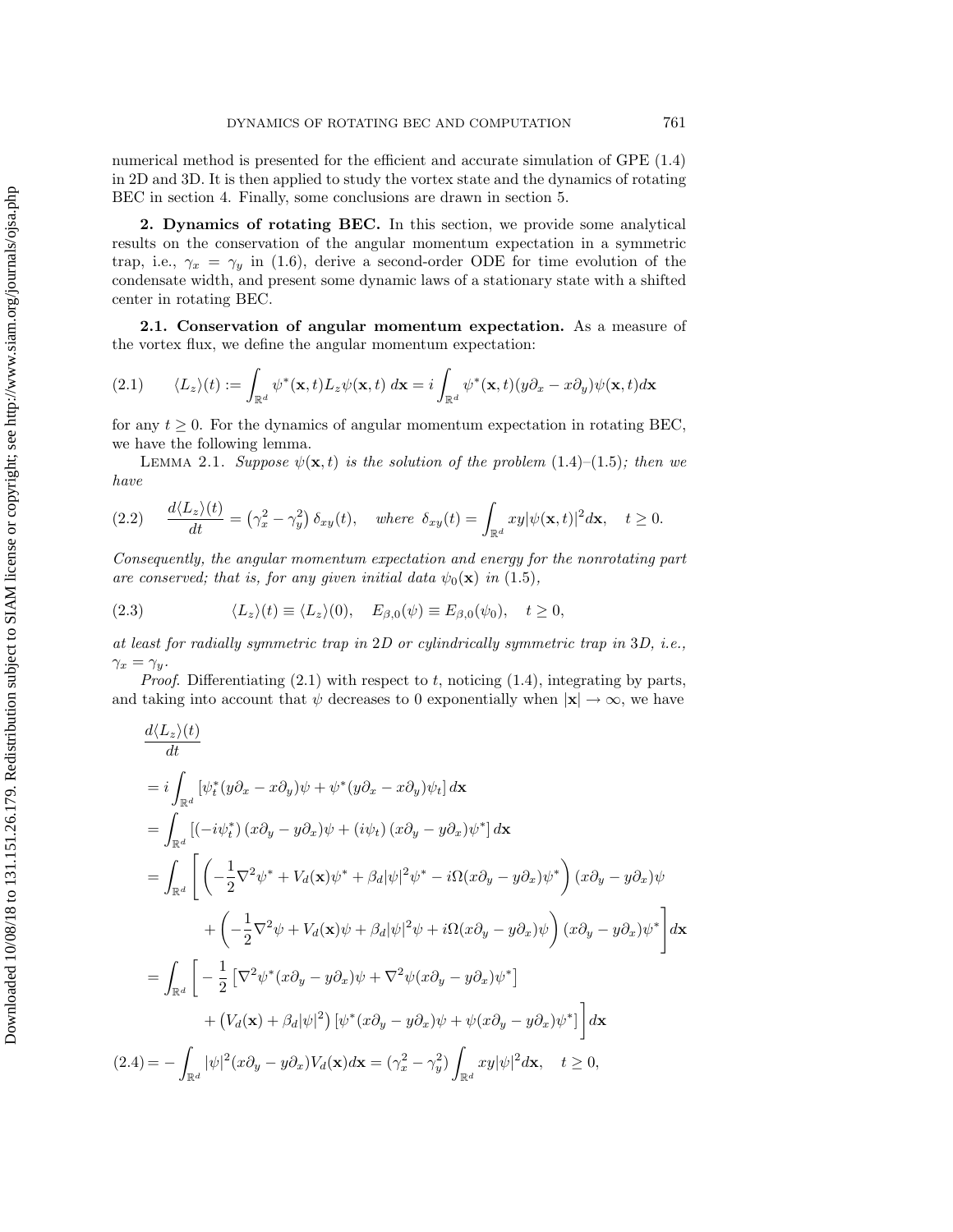which gives (2.2). As for the conservation properties, since  $\gamma_x = \gamma_y$ , (2.2) reduces to the first-order ODE:

(2.5) 
$$
\frac{d\langle L_z\rangle(t)}{dt} = 0, \qquad t \ge 0.
$$

We thus get the conservation of  $\langle L_z \rangle$  immediately.

Noticing  $E_{\beta,\Omega}(\psi) = E_{\beta,0}(\psi) - \Omega \text{Re}\langle L_z \rangle$  and  $\text{Re}\langle L_z \rangle = \langle L_z \rangle$ , we get (2.3) from and (1.8). (2.5) and (1.8).

**2.2. Dynamics of condensate widths.** Another quantity characterizing the dynamics of rotating BEC is the condensate width defined as

(2.6) 
$$
\sigma_{\alpha}(t) = \sqrt{\delta_{\alpha}(t)}, \text{ where } \delta_{\alpha}(t) = \langle \alpha^2 \rangle(t) = \int_{\mathbb{R}^d} \alpha^2 |\psi(\mathbf{x}, t)|^2 d\mathbf{x}
$$

for  $t \geq 0$  and  $\alpha$  being x, y, or z. For the dynamics of condensate widths, we have the following lemmas.

LEMMA 2.2. Suppose  $\psi(\mathbf{x},t)$  is the solution of problem (1.4)–(1.5); then we have

$$
\frac{d^2 \delta_{\alpha}(t)}{dt^2} = \int_{\mathbb{R}^d} \left[ (\partial_y \alpha - \partial_x \alpha) \left( 4i\Omega \psi^*(x\partial_y + y\partial_x)\psi + 2\Omega^2 (x^2 - y^2) |\psi|^2 \right) \right. \\
\left. + 2|\partial_\alpha \psi|^2 + \beta_d |\psi|^4 - 2\alpha |\psi|^2 \partial_\alpha (V_d(\mathbf{x})) \right] d\mathbf{x}, \qquad t \ge 0,
$$

(2.8) 
$$
\delta_{\alpha}(0) = \delta_{\alpha}^{(0)} = \int_{\mathbb{R}^d} \alpha^2 |\psi_0(\mathbf{x})|^2 d\mathbf{x}, \qquad \alpha = x, y, z,
$$
  
(2.9) 
$$
\dot{\delta}_{\alpha}(0) = \delta_{\alpha}^{(1)} = 2 \int_{\mathbb{R}^d} \alpha \left[ -\Omega |\psi_0|^2 (x \partial_y - y \partial_x) \alpha + \text{Im} (\psi_0^* \partial_\alpha \psi_0) \right] d\mathbf{x},
$$

where  $\text{Im}(f)$  denotes the imaginary part of f.

*Proof.* Differentiating  $(2.6)$  with respect to t, applying  $(1.4)$ , and integrating by parts, we obtain

$$
\frac{d\delta_{\alpha}(t)}{dt} = \frac{d}{dt} \int_{\mathbb{R}^{d}} \alpha^{2} |\psi(\mathbf{x},t)|^{2} d\mathbf{x} = \int_{\mathbb{R}^{d}} \alpha^{2} (\psi \partial_{t} \psi^{*} + \psi^{*} \partial_{t} \psi) d\mathbf{x}
$$

$$
= \int_{\mathbb{R}^{d}} \left[ \frac{i}{2} \alpha^{2} (\psi^{*} \nabla^{2} \psi - \psi \nabla^{2} \psi^{*}) + \Omega \alpha^{2} (x \partial_{y} - y \partial_{x}) |\psi|^{2} \right] d\mathbf{x}
$$

$$
(2.10) \qquad \qquad = \int_{\mathbb{R}^{d}} \left[ i \alpha (\psi \partial_{\alpha} \psi^{*} - \psi^{*} \partial_{\alpha} \psi) - 2\Omega \alpha |\psi|^{2} (x \partial_{y} - y \partial_{x}) \alpha \right] d\mathbf{x}.
$$

Differentiating the above equation again, applying (1.4), and integrating by parts, we get

$$
\frac{d^2 \delta_{\alpha}(t)}{dt^2}
$$
\n
$$
= \int_{\mathbb{R}^d} \left[ i\alpha \left( \partial_t \psi \partial_{\alpha} \psi^* + \psi \partial_{\alpha t} \psi^* - \partial_t \psi^* \partial_{\alpha} \psi - \psi^* \partial_{\alpha t} \psi \right) \right.
$$
\n
$$
- 2\Omega \alpha \left( \psi \partial_t \psi^* + \psi^* \partial_t \psi \right) \left( x \partial_y - y \partial_x \right) \alpha \right] d\mathbf{x}
$$
\n
$$
= \int_{\mathbb{R}^d} \left[ 2i\alpha \left( \partial_t \psi \partial_{\alpha} \psi^* - \partial_t \psi^* \partial_{\alpha} \psi \right) + i \left( \psi^* \partial_t \psi - \psi \partial_t \psi^* \right) \right.
$$
\n
$$
(2.11) \qquad - 2\Omega \alpha (x \partial_y - y \partial_x) \alpha \left( \frac{i}{2} \left( \psi^* \nabla^2 \psi - \psi \nabla^2 \psi^* \right) + \Omega (x \partial_y - y \partial_x) |\psi|^2 \right) \right] d\mathbf{x},
$$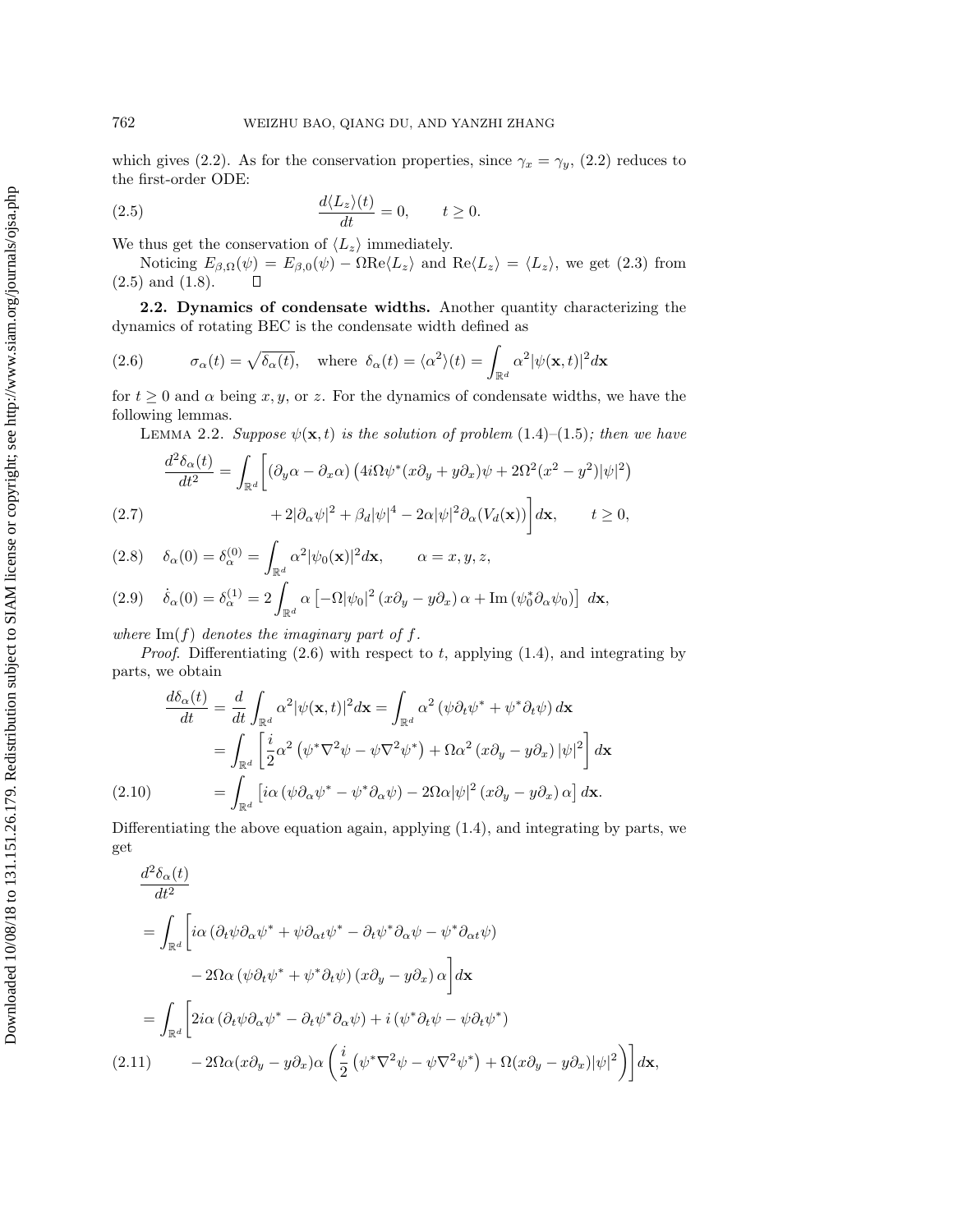$$
\frac{d^2\delta_{\alpha}(t)}{dt^2}
$$
\n
$$
= \int_{\mathbb{R}^d} \left[ -\alpha \left( \partial_{\alpha} \psi^* \nabla^2 \psi + \partial_{\alpha} \psi \nabla^2 \psi^* \right) + 2\alpha \left( V_d(\mathbf{x}) + \beta_d |\psi|^2 \right) \left( \psi \partial_{\alpha} \psi^* + \psi^* \partial_{\alpha} \psi \right) \right. \\
\left. - 2i\Omega \alpha \left[ \partial_{\alpha} \psi \left( x \partial_y - y \partial_x \right) \psi^* - \partial_{\alpha} \psi^* \left( x \partial_y - y \partial_x \right) \psi \right] - \frac{1}{2} \left( \psi^* \nabla^2 \psi + \psi \nabla^2 \psi^* \right) \right. \\
\left. + 2 \left( V_d(\mathbf{x}) |\psi|^2 + \beta_d |\psi|^4 \right) - i\Omega \left[ \psi \left( x \partial_y - y \partial_x \right) \psi^* - \psi^* \left( x \partial_y - y \partial_x \right) \psi \right] \right. \\
\left. - 2i\Omega \psi^* \left[ \partial_x \alpha \left( \alpha \partial_y + y \partial_\alpha \right) \psi - \partial_y \alpha \left( \alpha \partial_x + x \partial_\alpha \right) \psi \right] \right. \\
\left. + 2\Omega^2 |\psi|^2 \left[ \left( y^2 - \alpha x \right) \partial_x \alpha + \left( x^2 - \alpha y \right) \partial_y \alpha \right] \right] d\mathbf{x}
$$
\n
$$
= \int_{\mathbb{R}^d} \left[ -4i\Omega \psi^* \left[ \partial_x \alpha \left( \alpha \partial_y + y \partial_\alpha \right) \psi - \partial_y \alpha \left( \alpha \partial_x + x \partial_\alpha \right) \psi \right] + 2|\partial_\alpha \psi|^2 + \beta_d |\psi|^4 \right. \\
\left. + 2\Omega^2 |\psi|^2 \left[ \left( y^2 - \alpha x \right) \partial_x \alpha + \left( x^2 - \alpha y \right) \partial_y \alpha \right] - 2\alpha |\psi|^2 \partial_\alpha \left( V_d(\mathbf{x}) \right) \right] d\mathbf{x}
$$
\n
$$
= \int_{\mathbb{R}^d} \left[ (\partial_y \alpha - \partial_x \alpha) \left[ 4i\Omega \psi^* (x \partial_y + y \partial_x) \psi +
$$

Furthermore, noticing (1.5), (2.6), and (2.10) with  $t = 0$ , we get (2.8) and (2.9) immediately.  $\Box$ 

LEMMA 2.3. (i) In 2D with a radial symmetric trap, i.e.,  $d = 2$  and  $\gamma_x = \gamma_y := \gamma_r$ in (1.4), for any initial data  $\psi_0 = \psi_0(x, y)$ , we have, for any  $t \geq 0$ ,

$$
(2.13)\ \ \delta_r(t) = \frac{E_{\beta,\Omega}(\psi_0) + \Omega \langle L_z \rangle(0)}{\gamma_r^2} \left[1 - \cos(2\gamma_r t)\right] + \delta_r^{(0)} \cos(2\gamma_r t) + \frac{\delta_r^{(1)}}{2\gamma_r} \sin(2\gamma_r t),
$$

where  $\delta_r(t) = \delta_x(t) + \delta_y(t)$ ,  $\delta_r^{(0)} := \delta_x(0) + \delta_y(0)$ , and  $\delta_r^{(1)} := \dot{\delta}_x(0) + \dot{\delta}_y(0)$ . Furthermore, when the initial condition  $\psi_0(x, y)$  in (1.5) satisfies

(2.14) 
$$
\psi_0(x, y) = f(r)e^{im\theta} \quad \text{with} \quad m \in \mathbb{Z} \quad \text{and} \quad f(0) = 0 \quad \text{when} \quad m \neq 0,
$$

we have, for any  $t \geq 0$ ,

$$
\delta_x(t) = \delta_y(t) = \frac{1}{2}\delta_r(t)
$$
\n
$$
(2.15) \qquad = \frac{E_{\beta,\Omega}(\psi_0) + m\Omega}{2\gamma_x^2} \left[1 - \cos(2\gamma_x t)\right] + \delta_x^{(0)}\cos(2\gamma_x t) + \frac{\delta_x^{(1)}}{2\gamma_x}\sin(2\gamma_x t).
$$

This and (2.6) imply that

(2.16)

$$
\sigma_x = \sigma_y = \sqrt{\frac{E_{\beta,\Omega}(\psi_0) + m\Omega}{2\gamma_x^2} \left[1 - \cos(2\gamma_x t)\right] + \delta_x^{(0)}\cos(2\gamma_x t) + \frac{\delta_x^{(1)}}{2\gamma_x}\sin(2\gamma_x t)}.
$$

Thus in this case, the condensate widths  $\sigma_x(t)$  and  $\sigma_y(t)$  are periodic functions with frequency doubling the trapping frequency.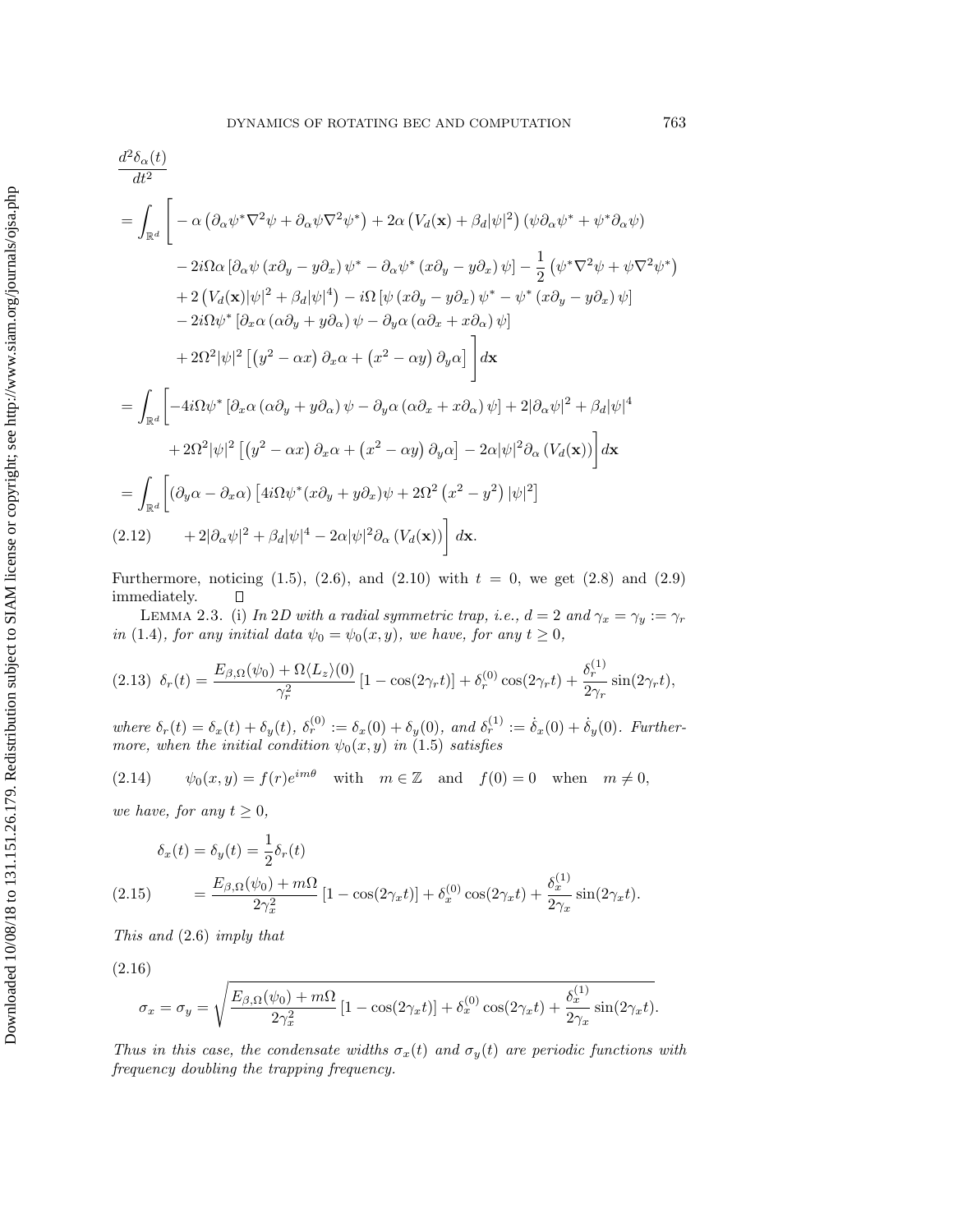(ii) For all other cases, we have, for any  $t \geq 0$ ,

$$
(2.17) \quad \delta_{\alpha}(t) = \frac{E_{\beta,\Omega}(\psi_0)}{\gamma_{\alpha}^2} + \left(\delta_{\alpha}^{(0)} - \frac{E_{\beta,\Omega}(\psi_0)}{\gamma_{\alpha}^2}\right) \cos(2\gamma_{\alpha}t) + \frac{\delta_{\alpha}^{(1)}}{2\gamma_{\alpha}}\sin(2\gamma_{\alpha}t) + f_{\alpha}(t),
$$

where  $f_{\alpha}(t)$  is the solution of the following second-order ODE:

(2.18) 
$$
\frac{d^2 f_{\alpha}(t)}{dt^2} + 4\gamma_{\alpha}^2 f_{\alpha}(t) = F_{\alpha}(t), \qquad f_{\alpha}(0) = \frac{df_{\alpha}(0)}{dt} = 0,
$$

with

$$
F_{\alpha}(t) = \int_{\mathbb{R}^d} \left[ 2|\partial_{\alpha}\psi|^2 - 2|\nabla\psi|^2 - \beta_d|\psi|^4 + \left(2\gamma_{\alpha}^2\alpha^2 - 4V_d(\mathbf{x})\right)|\psi|^2 + 4\Omega\psi^*L_z\psi
$$

$$
+ (\partial_y\alpha - \partial_x\alpha)\left(4i\Omega\psi^*\left(x\partial_y + y\partial_x\right)\psi + 2\Omega^2(x^2 - y^2)|\psi|^2\right) \right] d\mathbf{x}.
$$

*Proof.* From  $(2.7)$  with  $d = 2$ , we have

$$
\frac{d^2 \delta_x(t)}{dt^2} + 2\gamma_x^2 \delta_x(t)
$$
\n
$$
(2.19) \qquad = \int_{\mathbb{R}^2} \left[ 2|\partial_x \psi|^2 + \beta_2 |\psi|^4 - 4i\Omega \psi^* (x\partial_y + y\partial_x) \psi - 2\Omega^2 (x^2 - y^2) |\psi|^2 \right] dx,
$$
\n
$$
\frac{d^2 \delta_y(t)}{dt^2} + 2\gamma_y^2 \delta_y(t)
$$
\n
$$
(2.20) \qquad = \int_{\mathbb{R}^2} \left[ 2|\partial_y \psi|^2 + \beta_2 |\psi|^4 + 4i\Omega \psi^* (x\partial_y + y\partial_x) \psi + 2\Omega^2 (x^2 - y^2) |\psi|^2 \right] dx.
$$

For case (i) with  $\gamma_x = \gamma_y := \gamma_r$  in (1.4), summing up (2.19) and (2.20) together and applying (1.8) and (2.3), we have the following ODE for  $\delta_r(t)$ :

$$
\frac{d^2\delta_r(t)}{dt^2} = -2\gamma_r^2 \delta_r(t) + \int_{\mathbb{R}^2} \left[2|\nabla\psi|^2 + 2\beta_2|\psi|^4\right] d\mathbf{x}
$$
  
\n
$$
= -2\gamma_r^2 \delta_r(t) - 4 \int_{\mathbb{R}^2} \left[V_2(\mathbf{x})|\psi|^2 - \Omega\psi^* L_z \psi\right] d\mathbf{x}
$$
  
\n
$$
+ 4 \int_{\mathbb{R}^2} \left[\frac{1}{2}|\nabla\psi|^2 + V_2(\mathbf{x})|\psi|^2 + \frac{\beta_2}{2}|\psi|^4 - \Omega\psi^* L_z \psi\right] d\mathbf{x}
$$
  
\n
$$
= -2\gamma_r^2 \delta_r(t) - 2\gamma_r^2 \delta r(t) + 4\Omega \langle L_z \rangle(t) + 4E_{\beta,\Omega}(\psi(\cdot,t))
$$
  
\n(2.21)  
\n
$$
= -4\gamma_r^2 \delta_r(t) + 4E_{\beta,\Omega}(\psi_0) + 4\Omega \langle L_z \rangle(0), \qquad t \ge 0,
$$
  
\n(2.22)  
\n
$$
\delta_r(0) = \delta_r^{(0)}, \qquad \dot{\delta}_r(0) = \delta_r^{(1)}.
$$

Thus, (2.13) is the unique solution of the second-order ODE (2.21) with the initial data (2.22). Furthermore, when the initial data  $\psi_0(\mathbf{x})$  in (1.5) satisfies (2.14), due to symmetry, the solution  $\psi(\mathbf{x}, t)$  of (1.4)–(1.5) satisfies

(2.23) 
$$
\psi(x, y, t) = g(r, t)e^{im\theta} \text{ with } g(r, 0) = f(r).
$$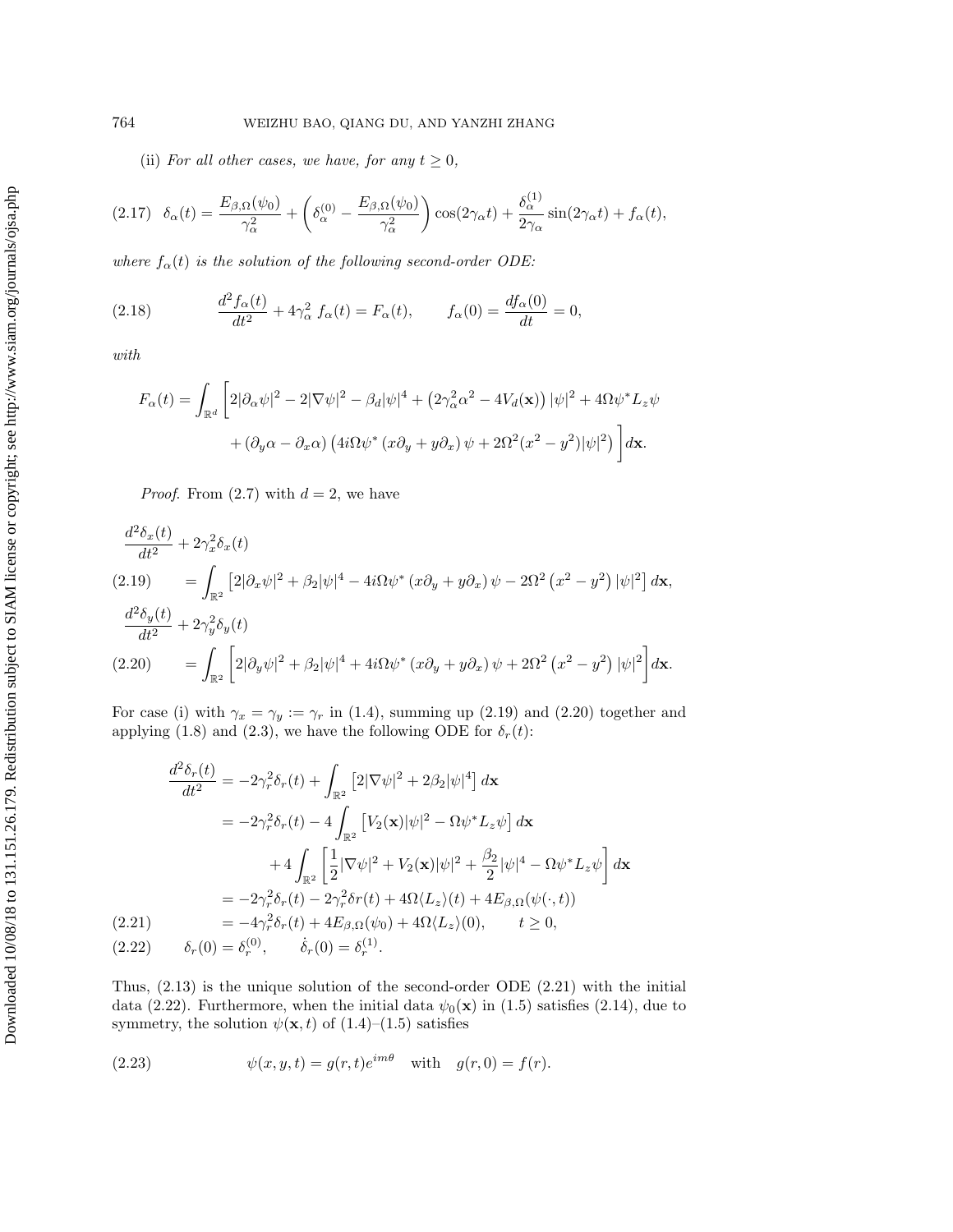This implies

Downloaded 10/08/18 to 131.151.26.179. Redistribution subject to SIAM license or copyright; see http://www.siam.org/journals/ojsa.php Downloaded 10/08/18 to 131.151.26.179. Redistribution subject to SIAM license or copyright; see http://www.siam.org/journals/ojsa.php

$$
\delta_x(t) = \int_{\mathbb{R}^2} x^2 |\psi(x, y, t)|^2 \, d\mathbf{x} = \int_0^\infty \int_0^{2\pi} r^2 \cos^2 \theta |g(r, t)|^2 r \, d\theta dr
$$

$$
= \pi \int_0^\infty r^2 |g(r, t)|^2 r \, dr = \int_0^\infty \int_0^{2\pi} r^2 \sin^2 \theta |g(r, t)|^2 r \, d\theta dr
$$

$$
(2.24) \qquad \qquad = \int_{\mathbb{R}^2} y^2 |\psi(x, y, t)|^2 \, d\mathbf{x} = \delta_y(t), \qquad t \ge 0.
$$

Since  $\gamma_x = \gamma_y$ , by Lemma 2.1, we know in this case that

(2.25)  
\n
$$
\langle L_z \rangle(t) = \langle L_z \rangle(0) = -i \int_{\mathbb{R}^2} \psi_0^*(x, y) \partial_\theta \psi_0(x, y) \, d\mathbf{x}
$$
\n
$$
= 2\pi m \int_0^\infty |f(r)|^2 r \, dr = m \|\psi_0\|^2 = m.
$$

Thus, (2.15) is a combination of (2.13), (2.24), and (2.25).

(ii) From (2.7) and noticing the energy conservation (1.8), we have

$$
\frac{d^2 \delta_{\alpha}(t)}{dt^2} = \int_{\mathbb{R}^d} \left[ (\partial_y \alpha - \partial_x \alpha) \left[ 4i\Omega \psi^*(x\partial_y + y\partial_x) \psi + 2\Omega^2 (x^2 - y^2) |\psi|^2 \right] \right. \\
\left. + 2|\partial_{\alpha}\psi|^2 + \beta_d |\psi|^4 - 2\gamma_{\alpha}^2 \alpha^2 |\psi|^2 \right] dx
$$
\n
$$
= -4\gamma_{\alpha}^2 \delta_{\alpha}(t) + 4 \int_{\mathbb{R}^2} \left[ \frac{1}{2} |\nabla \psi|^2 + V_d(\mathbf{x}) |\psi|^2 + \frac{\beta_d}{2} |\psi|^4 - \Omega \psi^* L_z \psi \right] d\mathbf{x}
$$
\n
$$
+ \int_{\mathbb{R}^d} \left[ 2|\partial_{\alpha}\psi|^2 - 2|\nabla \psi|^2 - \beta_d |\psi|^4 + (2\gamma_{\alpha}^2 \alpha^2 - 4V_d(\mathbf{x})) |\psi|^2 + 4\Omega \psi^* L_z \psi \right.
$$
\n
$$
+ (\partial_y \alpha - \partial_x \alpha) (4i\Omega \psi^* (x\partial_y + y\partial_x) \psi + 2\Omega^2 (x^2 - y^2) |\psi|^2) \Big] d\mathbf{x}
$$
\n
$$
= -4\gamma_{\alpha}^2 \delta_{\alpha}(t) + 4E_{\beta,\Omega} (\psi(\cdot, t)) + F_{\alpha}(t)
$$
\n
$$
(2.26) = -4\gamma_{\alpha}^2 \delta_{\alpha}(t) + 4E_{\beta,\Omega} (\psi_0) + F_{\alpha}(t), \qquad t \ge 0.
$$

Thus (2.17) is the unique solution of the second-order ODE (2.26) with the initial data (2.8), (2.9).  $\Box$ 

**2.3.** Dynamics of a stationary state with its center shifted. Let  $\phi_e(\mathbf{x})$  be a stationary state of the GPE (1.4) with a chemical potential  $\mu_e$  [13, 12], i.e.,  $(\mu_e, \phi_e)$ satisfying

(2.27) 
$$
\mu_e \phi_e(\mathbf{x}) = -\frac{1}{2} \nabla^2 \phi_e + V_d(\mathbf{x}) \phi_e + \beta_d |\phi_e|^2 \phi_e - \Omega L_z \phi_e, \qquad ||\phi_e||^2 = 1.
$$

If the initial data  $\psi_0(\mathbf{x})$  in (1.5) is chosen as a stationary state with a shift in its center, one can construct an exact solution of the GPE (1.4) with an harmonic oscillator potential (1.6). This kind of analytical construction can be used, in particular, in the benchmark and validation of numerical algorithms for the GPE. In [27], a similar kind of solution was constructed for the GPE and a second order ODE system was derived for the dynamics of the center, but the results there were valid only for nonrotating BEC, i.e.,  $\Omega = 0$ . Modifications must be made for the rotating BEC, i.e.,  $\Omega \neq 0$ . Later, in [15], similar results were extended to the case of a general Hamiltonian but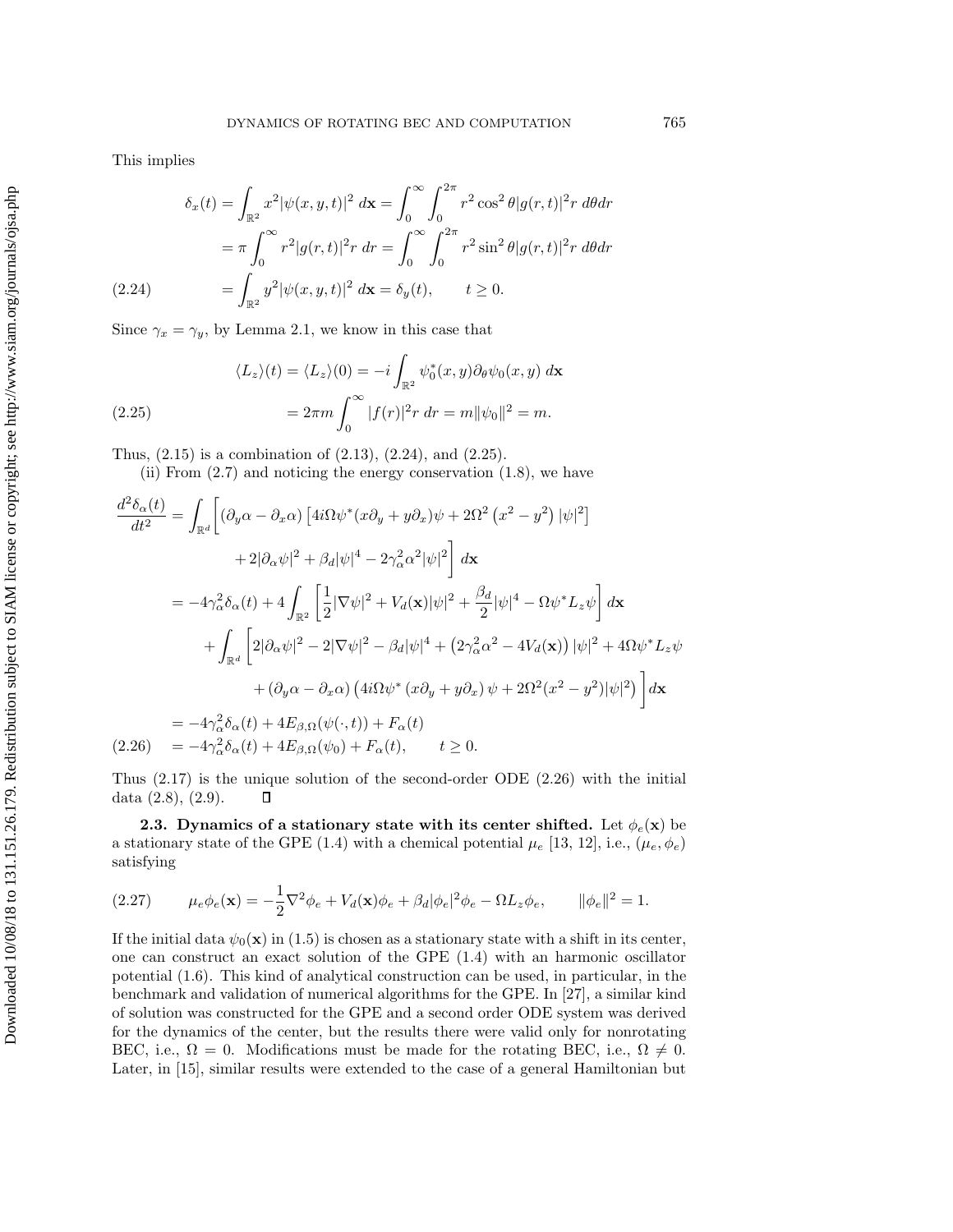without specifying the initial data for the ODE system. For the convenience of the reader, here we present a simple derivation of the dynamic laws for rotating BEC.

LEMMA 2.4. If the initial data  $\psi_0(\mathbf{x})$  in (1.5) is chosen as

(2.28) 
$$
\psi_0(\mathbf{x}) = \phi_e(\mathbf{x} - \mathbf{x}_0), \qquad \mathbf{x} \in \mathbb{R}^d,
$$

where  $\mathbf{x}_0$  is a given point in  $\mathbb{R}^d$ , then the exact solution of (1.4)–(1.5) satisfies

(2.29) 
$$
\psi(\mathbf{x},t) = \phi_e(\mathbf{x} - \mathbf{x}(t)) e^{-i\mu_e t} e^{iw(\mathbf{x},t)}, \quad \mathbf{x} \in \mathbb{R}^d, \quad t \ge 0,
$$

where for any time  $t \geq 0$ ,  $w(\mathbf{x}, t)$  is linear for **x**, i.e.,

(2.30) 
$$
w(\mathbf{x},t) = \mathbf{c}(t) \cdot \mathbf{x} + g(t), \quad \mathbf{c}(t) = (c_1(t), \dots, c_d(t))^T, \quad \mathbf{x} \in \mathbb{R}^d, \quad t \ge 0,
$$

and  $\mathbf{x}(t)$  satisfies the following second-order ODE system:

(2.31) 
$$
\ddot{x}(t) - 2\Omega \dot{y}(t) + (\gamma_x^2 - \Omega^2) x(t) = 0,
$$

(2.32) 
$$
\ddot{y}(t) + 2\Omega \dot{x}(t) + (\gamma_y^2 - \Omega^2) y(t) = 0, \qquad t \ge 0,
$$

(2.33)  $x(0) = x_0, \quad y(0) = y_0, \quad \dot{x}(0) = \Omega y_0, \quad \dot{y}(0) = -\Omega x_0.$ 

Moreover, if in 3D, another ODE needs to be added:

(2.34) 
$$
\ddot{z}(t) + \gamma_z^2 z(t) = 0, \quad z(0) = z_0, \quad \dot{z}(0) = 0.
$$

*Proof.* For  $d = 2$ , we introduce

$$
J = \begin{pmatrix} 0 & 1 \\ -1 & 0 \end{pmatrix}, \quad A = \begin{pmatrix} \gamma_x^2 & 0 \\ 0 & \gamma_y^2 \end{pmatrix}, \quad \nabla = \begin{pmatrix} \partial_x \\ \partial_y \end{pmatrix}.
$$

Differentiating  $(2.29)$  with respect to t and **x**, respectively, plugging into  $(1.4)$ , changing variable  $\mathbf{x} - \mathbf{x}(t) \rightarrow \mathbf{x}$ , and noticing (2.27), we obtain for  $\phi_e = \phi_e(\mathbf{x})$  and  $w = w(\mathbf{x} + \mathbf{x}(t), t)$  that

$$
\phi_e \partial_t w + i \dot{\mathbf{x}}(t) \cdot \nabla \phi_e = \frac{1}{2} \left[ i \phi_e \nabla^2 w - \phi_e |\nabla w|^2 - \mathbf{x}(t)^T A (2\mathbf{x} + \mathbf{x}(t)) \phi_e \right]
$$
  
(2.35) 
$$
+ i \nabla \phi_e \cdot \nabla w - \phi_e \Omega (\mathbf{x} + \mathbf{x}(t)) \cdot (J \nabla w) + i \Omega \mathbf{x}(t) \cdot (J \nabla \phi_e).
$$

Taking the real and imaginary parts in  $(2.35)$  and noticing  $(2.30)$ , we have

(2.36) 
$$
[\dot{\mathbf{x}}(t) - \nabla w(\mathbf{x} + \mathbf{x}(t), t) - \Omega J \mathbf{x}(t)] \cdot \nabla \phi_e = 0,
$$
  
(2.37) 
$$
\left[ \partial_t w + \frac{1}{2} |\nabla w|^2 + \frac{1}{2} \mathbf{x}(t)^T A(2\mathbf{x} + \mathbf{x}(t)) - \Omega(\mathbf{x} + \mathbf{x}(t)) \cdot (J \nabla w) \right] \phi_e = 0.
$$

We thus get

(2.38) 
$$
\dot{\mathbf{x}}(t) = \nabla w(\mathbf{x} + \mathbf{x}(t), t) + \Omega J \mathbf{x}(t),
$$

$$
\partial_t w(\mathbf{x} + \mathbf{x}(t), t) = -\frac{1}{2} \left[ |\nabla w|^2 + \mathbf{x}(t)^T A (2\mathbf{x} + \mathbf{x}(t)) \right]
$$

$$
(2.39) \qquad + \Omega(\mathbf{x} + \mathbf{x}(t)) \cdot (J \nabla w).
$$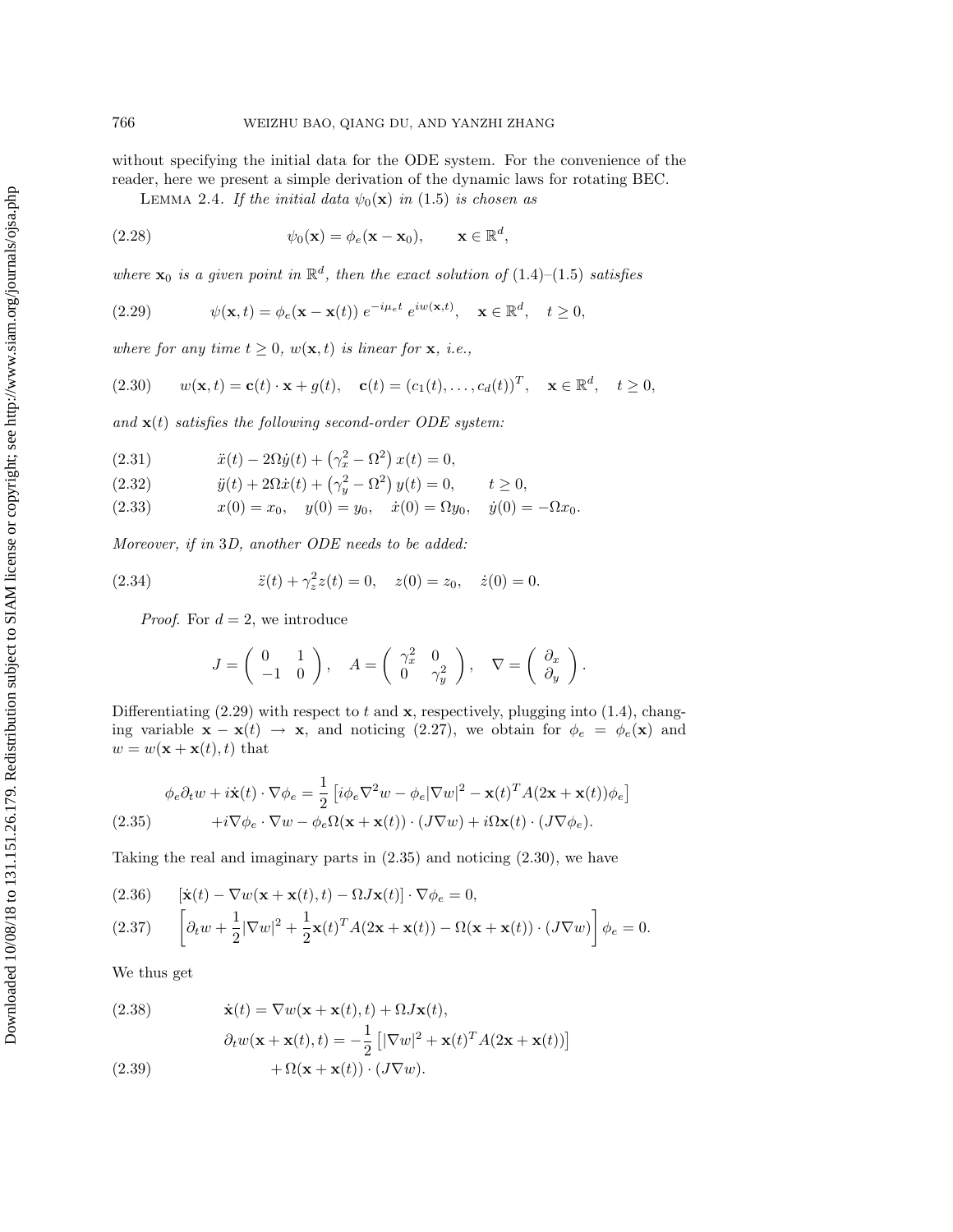Differentiating  $(2.38)$  and  $(2.39)$  with respect to t and **x**, respectively, and noticing  $(2.30)$ , which implies that  $|\nabla w|^2$  is independent of **x**, we obtain

$$
0 = \ddot{\mathbf{x}}(t) - \partial_t(\nabla w(\mathbf{x} + \mathbf{x}(t), t)) - \Omega J \dot{\mathbf{x}}(t)
$$
  
\n
$$
= \ddot{\mathbf{x}}(t) - \nabla(\partial_t w(\mathbf{x} + \mathbf{x}(t), t)) - \dot{\mathbf{x}}(t) \nabla^2 w(\mathbf{x} + \mathbf{x}(t), t) - \Omega J \dot{\mathbf{x}}(t)
$$
  
\n
$$
= \ddot{\mathbf{x}}(t) - \nabla(\partial_t w(\mathbf{x} + \mathbf{x}(t), t)) - \Omega J \dot{\mathbf{x}}(t)
$$
  
\n
$$
= \ddot{\mathbf{x}}(t) + A \mathbf{x}(t) - \Omega J [\dot{\mathbf{x}}(t) - \Omega J \mathbf{x}(t)] - \Omega J \dot{\mathbf{x}}(t)
$$
  
\n
$$
= \ddot{\mathbf{x}}(t) - 2\Omega J \dot{\mathbf{x}}(t) + (A + \Omega^2 J^2) \mathbf{x}(t)
$$
  
\n(2.40) 
$$
= \ddot{\mathbf{x}}(t) - 2\Omega J \dot{\mathbf{x}}(t) + (A - \Omega^2 I) \mathbf{x}(t), \qquad t \ge 0.
$$

From  $(2.29)$  with  $t = 0$ , we get

(2.41) 
$$
\mathbf{x}(0) = \mathbf{x}_0, \quad w(\mathbf{x}, 0) \equiv 0, \quad \mathbf{x} \in \mathbb{R}^d.
$$

Thus (2.33) is a combination of (2.41) and (2.38) with  $t = 0$ . For  $d = 3$ , the proof is similar, and the details are omitted here.  $\Box$ 

In the literature, constructions similar to the above are often numerically verified by directly simulating the dynamics of the GPE in nonrotating BEC [14, 27]. To our knowledge, the above lemma gives the first rigorous derivation for rotating BEC.

Notice that if  $\mathbf{u} = \dot{\mathbf{x}}(t) - \Omega J \mathbf{x}(t)$ , then (2.40) gives a coupled first-order system

(2.42) 
$$
\begin{cases} \dot{\mathbf{x}}(t) = \Omega J \mathbf{x}(t) + \mathbf{u}, \\ \dot{\mathbf{u}}(t) = -A \mathbf{x}(t) + \Omega J \mathbf{u}, \\ \mathbf{x}(0) = \mathbf{x}_0, \ \mathbf{u}(0) = 0, \end{cases}
$$

which is a Hamiltonian system with the Hamiltonian  $H(\mathbf{x}, \mathbf{u}) = \Omega \mathbf{u}^T J \mathbf{x} + (\mathbf{u}^T \mathbf{u} + \mathbf{u}^T J \mathbf{x})$  $\mathbf{x}^T A \mathbf{x}$ )/2. The characteristic roots  $\lambda$  of the system are given by the equation

(2.43) 
$$
\lambda^4 + (\gamma_x^2 + \gamma_y^2 + 2\Omega^2)\lambda^2 + (\gamma_x^2 - \Omega^2)(\gamma_y^2 - \Omega^2) = 0.
$$

The exact solutions of (2.42) may thus be completely determined.

We note not only that results on the dynamics of a stationary state with its center shifted are physically interesting this type of exact solution of the time-dependent GPE can also serve as a good benchmark for numerical algorithms and is useful in the mathematical studies of the dynamic stabilities of the vortex state in BEC. In section 4.2, we will study this kind of dynamics by directly simulating the GPE in a rotational frame and explore different motion patterns of a stationary state center under different rotation speed  $Ω$ .

**2.4. Dynamics of the total density in the presence of dissipation.** Consider a more general GPE of the form

(2.44) 
$$
(i - \lambda)\partial_t \psi(\mathbf{x}, t) = -\frac{1}{2}\nabla^2 \psi + V(\mathbf{x}, t)\psi + \beta_d |\psi|^2 \psi - \Omega L_z \psi, \quad \mathbf{x} \in \mathbb{R}^d, \quad t > 0,
$$
  
(2.45)  $\psi(\mathbf{x}, 0) = \psi_0(\mathbf{x}), \quad \mathbf{x} \in \mathbb{R}^d,$ 

where  $\lambda \geq 0$  is a real parameter that models a dissipation mechanism [2, 30, 32] and  $V(\mathbf{x}, t) = V_d(\mathbf{x}) + W(\mathbf{x}, t)$  with  $W(\mathbf{x}, t)$  an external driven field [16, 31]. Typical external driven fields used in physics literature include a Delta kicked potential [31]

(2.46) 
$$
W(x,t) = K_s \cos(k_s x) \sum_{n=-\infty}^{\infty} \delta(t - n\tau),
$$

Downloaded 10/08/18 to 131.151.26.179. Redistribution subject to SIAM license or copyright; see http://www.siam.org/journals/ojsa.php Downloaded 10/08/18 to 131.151.26.179. Redistribution subject to SIAM license or copyright; see http://www.siam.org/journals/ojsa.php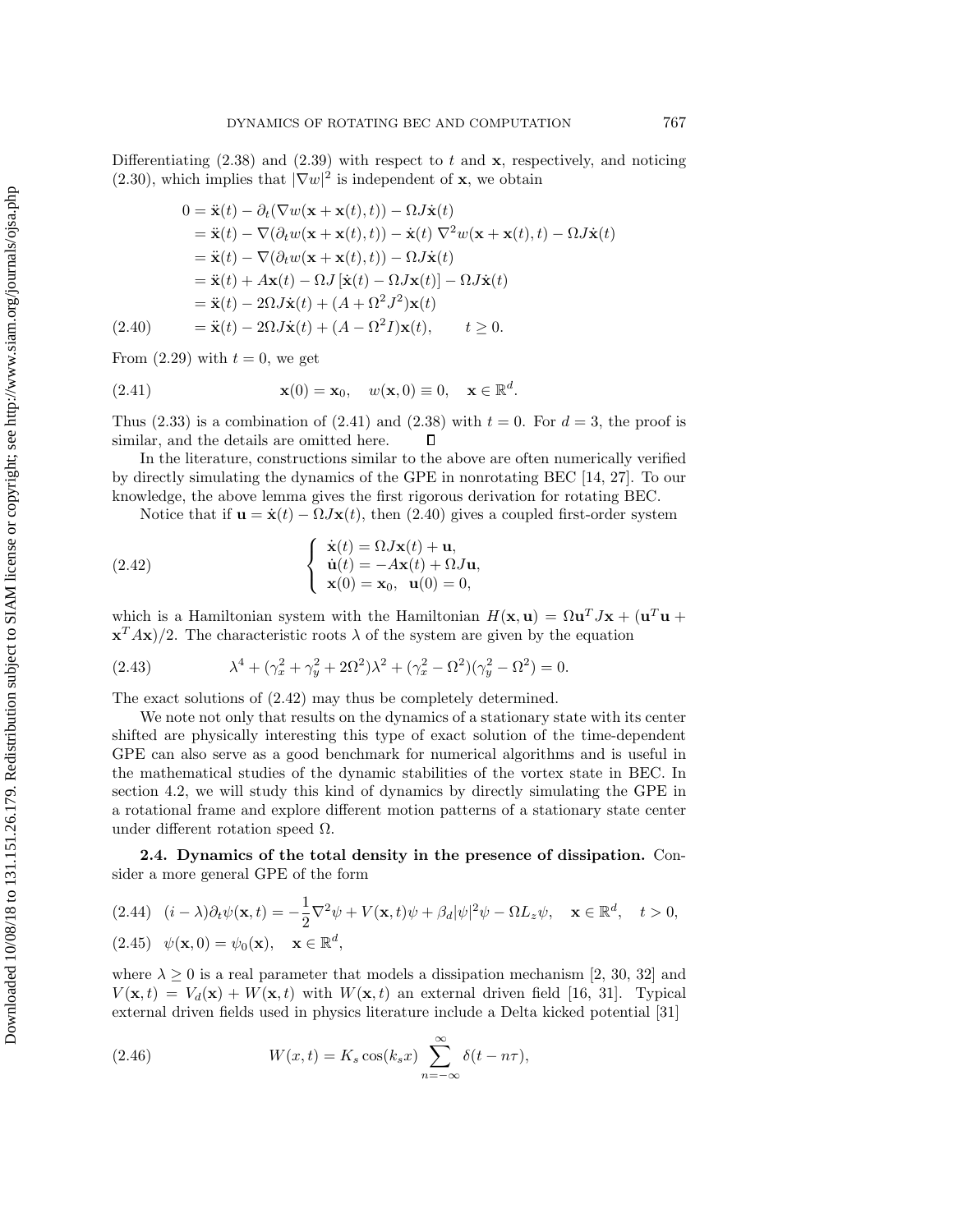with  $K_s$  being the kick strength,  $k_s$  the wavenumber,  $\tau$  the time interval between kicks, and  $\delta(\tau)$  the Dirac delta function, or a far-blue detuned Gaussian laser beam stirrer [16]

(2.47) 
$$
W(\mathbf{x},t) = W_s(t) \exp\left[-\left(\frac{|\mathbf{x} - \mathbf{x}_s(t)|^2}{w_s/2}\right)\right]
$$

with  $W_s(t)$  being the height,  $w_s$  the width, and  $\mathbf{x}_s(t)$  the position of the stirrer. In addition, we note that to study the onset of energy dissipation in BEC stirred by a laser field, another possibility is to view the beam as an translating *obstacle* [2] instead of introducing the Gaussian potential.

While the total density remains constant with  $\lambda = 0$ , in the more general case, we have the following lemma for the dynamics of the total density.

LEMMA 2.5. Let  $\psi(\mathbf{x},t)$  be the solution of (2.44)–(2.45); then the total density satisfies

$$
(2.48) \qquad \dot{N}(\psi)(t) = \frac{d}{dt} \int_{\mathbb{R}^d} |\psi(\mathbf{x}, t)|^2 \, d\mathbf{x} = -\frac{2\lambda}{1 + \lambda^2} \mu_{\beta, \Omega}(\psi), \qquad t \ge 0,
$$

where

$$
\mu_{\beta,\Omega}(\psi) = \int_{\mathbb{R}^d} \left[ \frac{1}{2} |\nabla \psi|^2 + V(\mathbf{x},t) |\psi|^2 + \beta_d |\psi|^4 - \Omega \text{Re}(\psi^* L_z \psi) \right] d\mathbf{x}.
$$

Consequently, the total density decreases when  $\lambda > 0$  and  $|\Omega| \leq \gamma_{xy} := \min{\gamma_x, \gamma_y}.$ 

*Proof.* Dividing (2.44) by  $(i - \lambda)$ , multiplying it by  $\psi^*$  and summing with its complex conjugate, and integrating by parts, we obtain

$$
\frac{dN(\psi)}{dt} = \int_{\mathbb{R}^d} \left[ -\frac{i + \lambda}{1 + \lambda^2} \left( -\frac{1}{2} \nabla^2 \psi + V(\mathbf{x}, t) \psi + \beta_d |\psi|^2 \psi - \Omega L_z \psi \right) \psi^* \right. \\
\left. + \frac{i - \lambda}{1 + \lambda^2} \left( -\frac{1}{2} \nabla^2 \psi^* + V(\mathbf{x}, t) \psi^* + \beta_d |\psi|^2 \psi^* - \Omega(L_z)^* \psi^* \right) \psi \right] d\mathbf{x}
$$
\n
$$
= \frac{\lambda}{1 + \lambda^2} \int_{\mathbb{R}^d} \left[ \frac{1}{2} \left( \psi^* \nabla^2 \psi + \psi \nabla^2 \psi^* \right) - 2 \left( V(\mathbf{x}, t) |\psi|^2 + \beta_d |\psi|^4 \right) \right. \\
\left. + \Omega \left( \psi^* L_z \psi + \psi(L_z)^* \psi^* \right) \right] d\mathbf{x}
$$
\n
$$
= \frac{-2\lambda}{1 + \lambda^2} \int_{\mathbb{R}^d} \left[ \frac{1}{2} |\nabla \psi|^2 + V(\mathbf{x}, t) |\psi|^2 + \beta_d |\psi|^4 - \Omega \text{Re}(\psi^* L_z \psi) \right] d\mathbf{x}
$$
\n
$$
(2.49) = \frac{-2\lambda}{1 + \lambda^2} \mu_{\beta, \Omega}(\psi).
$$

When  $\gamma > 0$  and  $|\Omega| < \gamma_{xy}$ , by a completion of square [1, 13], we have

$$
\frac{1}{2}|\nabla\psi|^2 + V(\mathbf{x},t)|\psi|^2 - \Omega \text{Re}(\psi^* L_z \psi) = \frac{1}{2}|(\nabla - i\mathbf{A})\psi|^2 + \left[V(\mathbf{x},t) - \frac{|\Omega|^2}{2}(x^2 + y^2)\right]|\psi|^2
$$

for a vector potential  $\mathbf{A} = \mathbf{A}(x, y) = (y, -x)\Omega$  in 2D and  $\mathbf{A} = \mathbf{A}(x, y, z) = (y, -x, 0)\Omega$ in 3D. Thus,  $\mu_{\beta,\Omega}(\psi) > 0$ . Consequently, we get

$$
\frac{dN(\psi)}{dt} < 0, \qquad t \ge 0,
$$

which immediately implies the decreasing of the total density.  $\Box$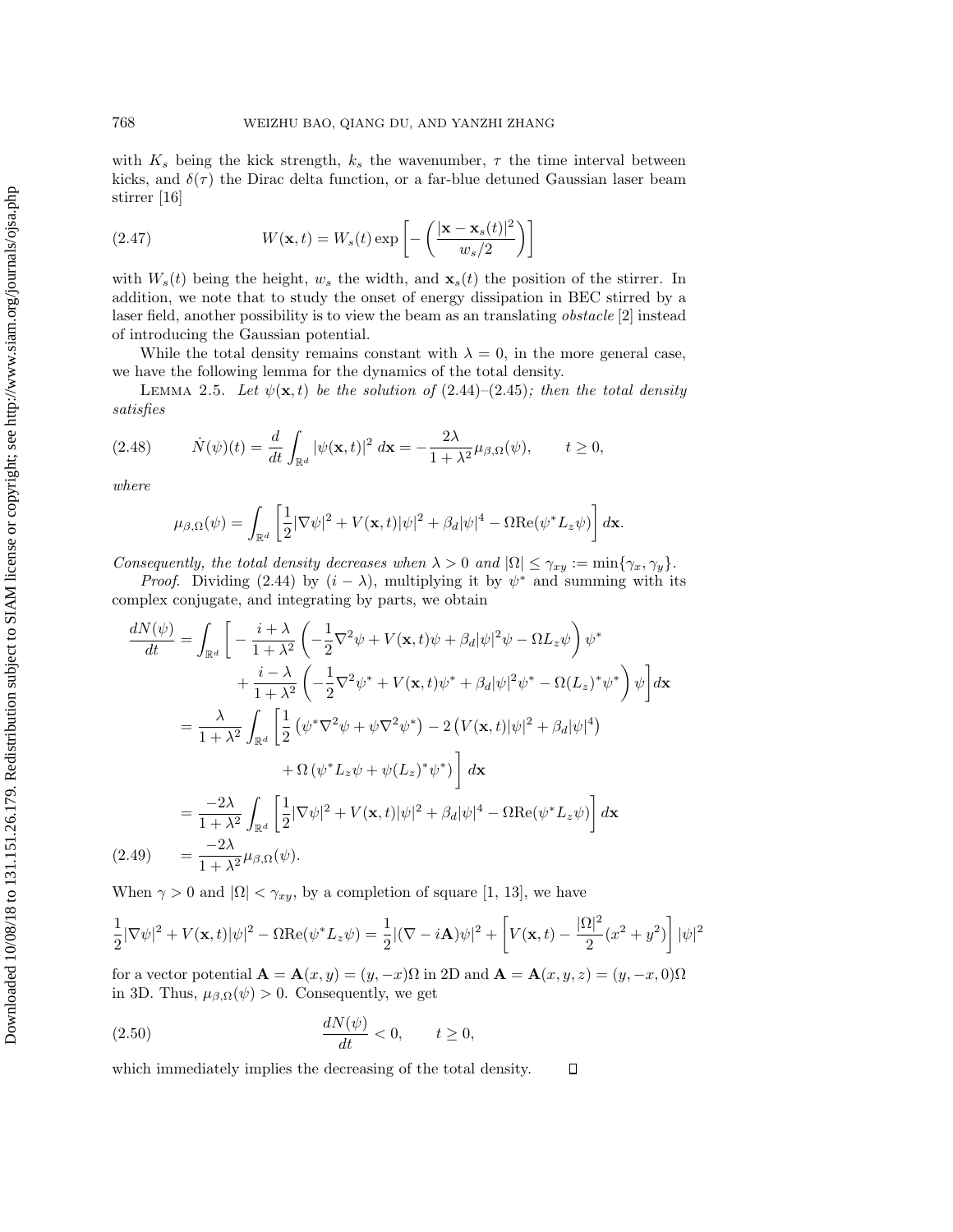**3. Numerical methods.** In this section, we will present an efficient and accurate numerical method to solve the following GPE for the dynamics of rotating BEC.

Due to the trapping potential  $V_d(\mathbf{x})$  given by (1.6), the solution  $\psi(\mathbf{x}, t)$  of (2.44)– (2.45) decays to zero exponentially fast when  $|\mathbf{x}| \to \infty$ . Thus in practical computation, we truncate the problem  $(2.44)$ – $(2.45)$  into a bounded computational domain with the homogeneous Dirichlet boundary condition:

(3.1) 
$$
(i - \lambda)\partial_t \psi(\mathbf{x}, t) = -\frac{1}{2}\nabla^2 \psi + V(\mathbf{x}, t)\psi + \beta_d |\psi|^2 \psi - \Omega L_z \psi, \quad \mathbf{x} \in \Omega_\mathbf{x}, \quad t > 0,
$$

$$
(3.2) \quad \psi(\mathbf{x}, t) = 0, \quad \mathbf{x} \in \Gamma = \partial \Omega_{\mathbf{x}}, \quad t \ge 0,
$$

(3.3) 
$$
\psi(\mathbf{x},0) = \psi_0(\mathbf{x}), \quad \mathbf{x} \in \bar{\Omega}_\mathbf{x},
$$

where we choose  $\Omega_{\mathbf{x}} = \{(x, y), r = \sqrt{x^2 + y^2} < R\}$  in 2D and, respectively,  $\Omega_{\mathbf{x}} =$  $\{(x, y, z), r = \sqrt{x^2 + y^2} < R, a < z < b\}$  in 3D with R, |a|, and b sufficiently large. The use of more sophisticated radiation boundary conditions is an interesting topic that remains to be examined in the future.

**3.1. Time-splitting.** We choose a time step size  $\Delta t > 0$ . For  $n = 0, 1, 2, \ldots$ , from time  $t = t_n = n\Delta t$  to  $t = t_{n+1} = t_n + \Delta t$ , the GPE (3.1) is solved in two splitting steps. One first solves

(3.4) 
$$
(i - \lambda) \partial_t \psi(\mathbf{x}, t) = -\frac{1}{2} \nabla^2 \psi - \Omega L_z \psi
$$

for the time step of length  $\Delta t$ , followed by solving

(3.5) 
$$
(i - \lambda) \partial_t \psi(\mathbf{x}, t) = V(\mathbf{x}, t)\psi + \beta_d |\psi|^2 \psi
$$

for the same time step. Equation (3.4) will be discretized in detail in the next two subsections. For  $t \in [t_n, t_{n+1}]$ , after dividing (3.5) by  $(i - \lambda)$ , multiplying it by  $\psi^*$ , and adding with its complex conjugate, we obtain the following ODE for  $\rho(\mathbf{x}, t)$  $|\psi(\mathbf{x},t)|^2$ :

$$
(3.6) \quad \partial_t \rho(\mathbf{x}, t) = -\frac{2\lambda}{1 + \lambda^2} \left[ V(\mathbf{x}, t) \rho(\mathbf{x}, t) + \beta_d \rho^2(\mathbf{x}, t) \right], \quad \mathbf{x} \in \Omega_\mathbf{x}, \quad t_n \le t \le t_{n+1}.
$$

The ODE for the phase angle  $\phi(\mathbf{x}, t)$  (determined as  $\psi = \sqrt{\rho}e^{i\phi}$ ) is given by

(3.7) 
$$
\phi_t = -\frac{1}{1+\lambda^2} \left[ V(\mathbf{x},t) + \beta_d \rho(\mathbf{x},t) \right], \quad \mathbf{x} \in \Omega_\mathbf{x}, \quad t_n \le t \le t_{n+1}.
$$

For  $\lambda \neq 0$ , by (3.6), the above is equivalent to

(3.8) 
$$
\phi_t = \frac{1}{2\lambda} \partial_t \ln \rho, \quad \mathbf{x} \in \Omega_\mathbf{x}, \quad t_n \leq t \leq t_{n+1}.
$$

Denoting  $V_n(\mathbf{x}, t) = \int_{t_n}^t V(\mathbf{x}, \tau) d\tau$ , we can solve (3.6) to get

(3.9) 
$$
\rho(\mathbf{x},t) = \frac{\rho(\mathbf{x},t_n) \exp\left[\frac{-2\lambda V_n(\mathbf{x},t)}{1+\lambda^2}\right]}{1+\rho(\mathbf{x},t_n)\frac{2\lambda\beta_d}{1+\lambda^2}\int_{t_n}^t \exp\left[\frac{-2\lambda V_n(\mathbf{x},\tau)}{1+\lambda^2}\right]d\tau}.
$$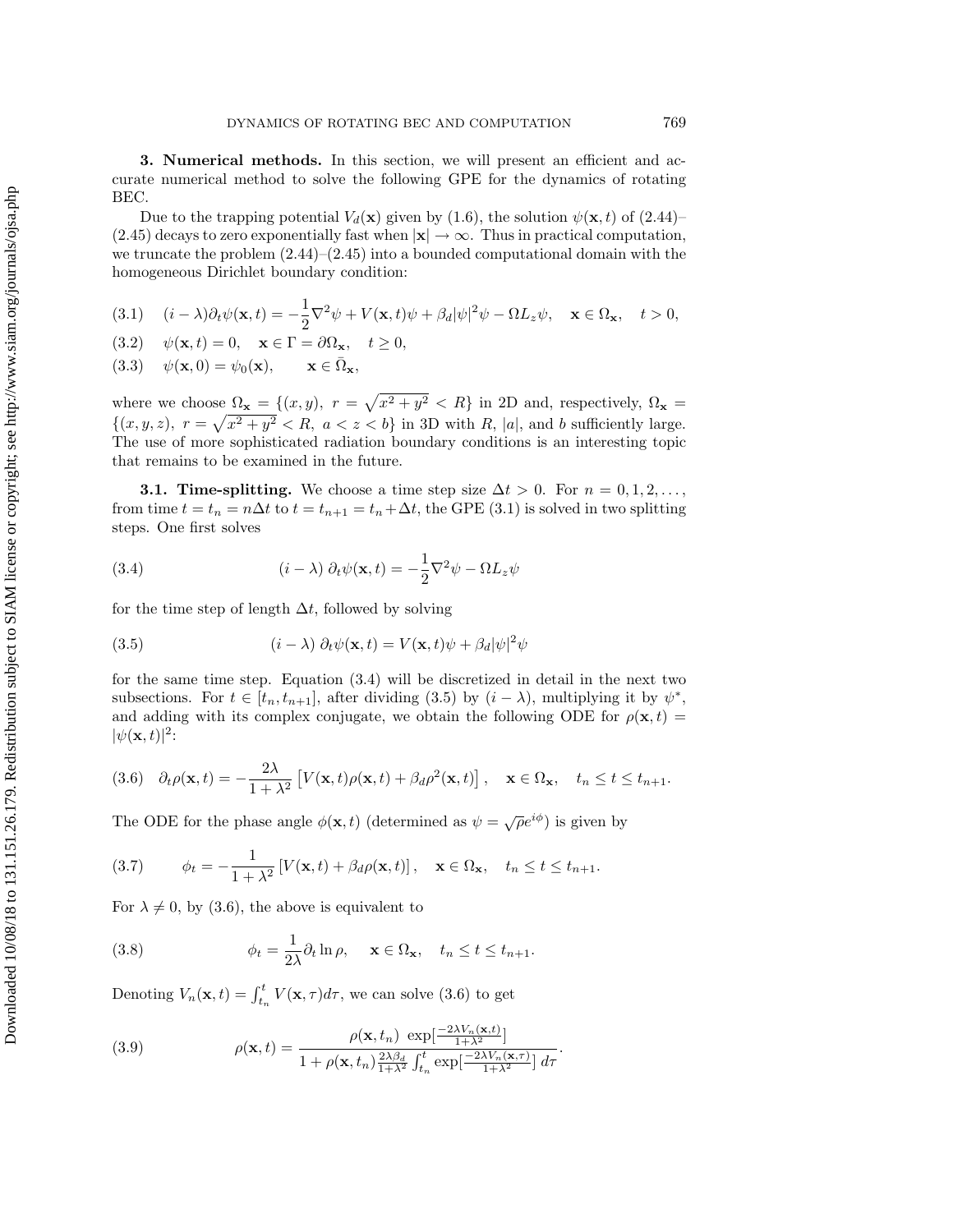Consequently, in the special case  $V(\mathbf{x}, t) = V(\mathbf{x})$ , we have some exact analytical solutions given by

(3.10) 
$$
\rho(\mathbf{x},t) = \begin{cases} \rho(\mathbf{x},t_n), & \lambda = 0, \\ \frac{(1+\lambda^2)\rho(\mathbf{x},t_n)}{(1+\lambda^2)+2\lambda\beta_d(t-t_n)\rho(\mathbf{x},t_n)}, & V(\mathbf{x}) = 0, \\ \frac{V(\mathbf{x})\rho(\mathbf{x},t_n) \exp[\frac{-2\lambda V(\mathbf{x})(t-t_n)}{1+\lambda^2}]}{V(\mathbf{x})+\left(1-\exp[\frac{-2\lambda V(\mathbf{x})(t-t_n)}{1+\lambda^2}]\right)\beta_d\rho(\mathbf{x},t_n)}, & V(\mathbf{x}) \neq 0. \end{cases}
$$

Plugging (3.9) into (3.5), we get, for  $t \in [t_n, t_{n+1}]$ ,

(3.11) 
$$
\psi(\mathbf{x},t) = \psi(\mathbf{x},t_n)\sqrt{U_n(\mathbf{x},t)} \exp\left[-\frac{i}{1+\lambda^2}\left(V_n(\mathbf{x},t) + \beta_d \int_{t_n}^t \rho(\mathbf{x},\tau)d\tau\right)\right],
$$

where

(3.12) 
$$
U_n(\mathbf{x},t) = \frac{\exp\left[\frac{-2\lambda V_n(\mathbf{x},t)}{1+\lambda^2}\right]}{1+|\psi(\mathbf{x},t_n)|^2 \frac{2\lambda\beta_d}{1+\lambda^2} \int_{t_n}^t \exp\left[\frac{-2\lambda V_n(\mathbf{x},\tau)}{1+\lambda^2}\right] d\tau}.
$$

Again, with  $V(\mathbf{x}, t) = V(\mathbf{x})$ , we can integrate exactly to get

(3.13) 
$$
\psi(\mathbf{x},t) = \psi(\mathbf{x},t_n) \begin{cases} \exp\left[-i(\beta_d|\psi(\mathbf{x},t_n)|^2 + V(\mathbf{x}))(t - t_n)\right], & \lambda = 0, \\ \sqrt{\hat{U}_n(\mathbf{x},t)} \exp[\frac{i}{2\lambda}\ln\hat{U}_n(\mathbf{x},t)], & \lambda \neq 0, \end{cases}
$$

where

$$
\hat{U}_n(\mathbf{x},t) = \begin{cases}\n\frac{1+\lambda^2}{1+\lambda^2+2\lambda\beta_d(t-t_n)|\psi(\mathbf{x},t_n)|^2}, & V(\mathbf{x}) = 0, \\
\frac{V(\mathbf{x})\exp[-\frac{2\lambda(t-t_n)V(\mathbf{x})}{1+\lambda^2}]}{V(\mathbf{x})+\left(1-\exp[-\frac{2\lambda(t-t_n)V(\mathbf{x})}{1+\lambda^2}]\right)\beta_d|\psi(\mathbf{x},t_n)|^2}, & V(\mathbf{x}) \neq 0.\n\end{cases}
$$

*Remark* 3.1. If the function  $V_n(\mathbf{x}, t)$  as well as other integrals in (3.9), (3.11), and (3.12) cannot be evaluated analytically, numerical quadrature can be used, e.g.,

$$
V_n(\mathbf{x}, t_{n+1}) = \int_{t_n}^{t_{n+1}} V(\mathbf{x}, \tau) d\tau \approx \frac{\Delta t}{6} \left[ V(\mathbf{x}, t_n) + 4V(\mathbf{x}, t_n + \Delta t/2) + V(\mathbf{x}, t_{n+1}) \right].
$$

**3.2. Discretization in 2D.** To solve (3.4), we try to formulate the equation in a variable separable form. When  $d = 2$ , we use the polar coordinate  $(r, \theta)$  and discretize in the  $\theta$ -direction by a Fourier pseudospectral method, in the r-direction by a finite element method (FEM), and in time by a Crank–Nicolson (C–N) scheme. Assume that

(3.14) 
$$
\psi(r, \theta, t) = \sum_{l=-L/2}^{L/2-1} \widehat{\psi}_l(r, t) e^{il\theta},
$$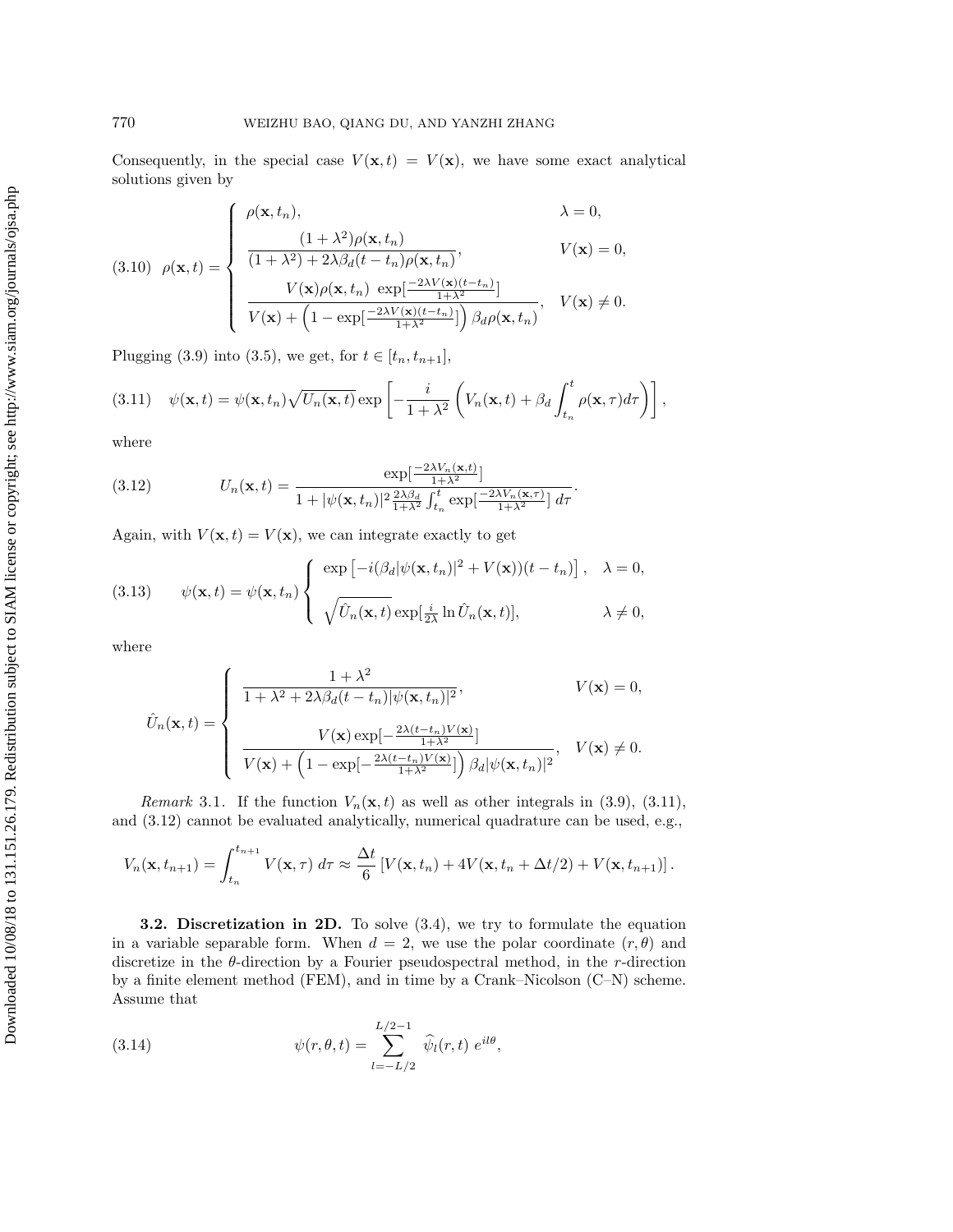where L is an even positive integer and  $\hat{\psi}_l(r,t)$  is the Fourier coefficient for the lth mode. Plugging (3.14) into (3.4) and noticing the orthogonality of the Fourier functions, we obtain, for  $-\frac{L}{2} \leq l \leq \frac{L}{2} - 1$  and  $0 < r < R$ ,

(3.15) 
$$
(i - \lambda) \partial_t \widehat{\psi}_l(r, t) = -\frac{1}{2r} \frac{\partial}{\partial r} \left( r \frac{\partial \widehat{\psi}_l(r, t)}{\partial r} \right) + \left( \frac{l^2}{2r^2} - l\Omega \right) \widehat{\psi}_l(r, t),
$$

(3.16)  $\widehat{\psi}_l(R, t) = 0$  (for all l),  $\widehat{\psi}_l(0, t) = 0$  (for  $l \neq 0$ ).

Let  $P^k$  denote all polynomials with degree at most k, let  $M > 0$  be a chosen integer, and  $0 = r_0 < r_1 < r_2 < \cdots < r_M = R$  be a partition for the interval  $[0, R]$  with a mesh size  $h = \max_{0 \le m \le M} \{r_{m+1} - r_m\}$ . Define a FEM subspace by

$$
U^h = \left\{ u^h \in C[0,R] \mid u^h|_{[r_m,r_{m+1}]} \in P^k, \ 0 \le m < M, \ u^h(R) = 0 \right\}
$$

for  $l = 0$ , and for  $l \neq 0$ ,

$$
U^h = \left\{ u^h \in C[0, R] \mid u^h|_{[r_m, r_{m+1}]} \in P^k, 0 \le m < M, u^h(0) = u^h(R) = 0 \right\};
$$

then we obtain the FEM approximation for (3.15)–(3.16): Find  $\hat{\psi}_l^h = \hat{\psi}_l^h(\cdot, t) \in U^h$ such that for all  $\phi^h \in U^h$  and  $t_n \leq t \leq t_{n+1}$ ,

$$
(3.17) \qquad (i - \lambda) \frac{d}{dt} A(\hat{\psi}_l^h(\cdot, t), \phi^h) = B(\hat{\psi}_l^h(\cdot, t), \phi^h) + l^2 C(\hat{\psi}_l^h, \phi^h) - l \Omega A(\hat{\psi}_l^h, \phi^h),
$$

where

$$
A(u^h, v^h) = \int_0^R r u^h(r) v^h(r) dr, \qquad B(u^h, v^h) = \int_0^R \frac{r}{2} \frac{du^h(r)}{dr} \frac{dv^h(r)}{dr} dr,
$$
  

$$
C(u^h, v^h) = \int_0^R \frac{1}{2r} u^h(r) v^h(r) dr, \qquad u^h, v^h \in U^h.
$$

The ODE system  $(3.17)$  is then discretized by the standard C–N scheme in time. Although an implicit time discretization is applied for (3.17), the one-dimensional nature of the problem makes the coefficient matrix for the linear system band-limited. For example, if the piecewise linear polynomial is used, i.e.,  $k = 1$  in  $U<sup>h</sup>$ , the matrix is tridiagonal. Fast algorithms can be applied to solve the resulting linear systems.

In practice, we always use the second-order Strang splitting [49]; i.e., from time  $t = t_n$  to  $t = t_{n+1}$  (i) evolve (3.5) for half time step  $\Delta t/2$  with initial data given at  $t = t_n$ ; (ii) evolve (3.4) for one time step  $\Delta t$  starting with the new data; (iii) evolve  $(3.5)$  for half time step  $\Delta t/2$  with the newer data. For more general discussion on splitting methods, we refer the reader to [28, 38] for more details.

For the discretization considered here, the total memory requirement is  $O(ML)$ and the total computational cost per time step is  $O(ML \ln L)$ . Furthermore, following the similar proofs in  $[6, 7, 14]$ , the total density can be shown to be conserved in the discretized level when  $\lambda = 0$  and to be decreased in the discretized level when  $\lambda > 0$ .

*Remark* 3.2. As noticed in [35, 34], another way for discretizing  $(3.15)$ – $(3.16)$  is to use the finite difference in space on a mesh with a shifted grid and the C–N scheme in time. Choose an integer  $M > 0$ , a mesh size  $\Delta r = 2R/(2M + 1)$ , and grid points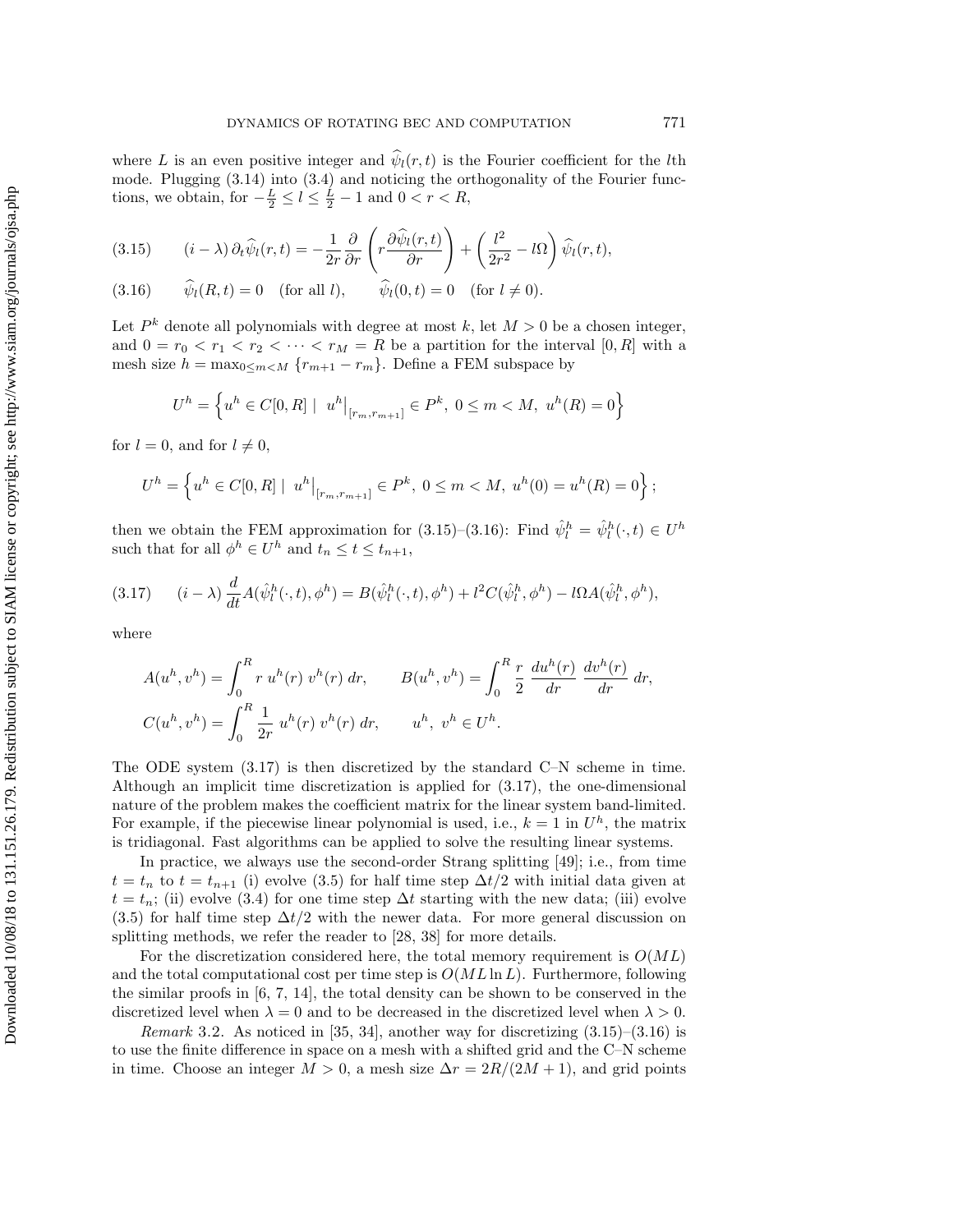$r_m = (m-1/2)\Delta r$  for  $0 \le m \le M+1$ . Let  $\hat{\psi}_{l,m}(t)$  be the approximation of  $\hat{\psi}_l(r_m, t)$ . A second-order finite difference discretization for (3.15)–(3.16) in space is

$$
(i - \lambda) \frac{d\hat{\psi}_{l,m}(t)}{dt} = -\frac{r_{m+1/2}\hat{\psi}_{l,m+1}(t) - 2r_m\hat{\psi}_{l,m}(t) + r_{m-1/2}\hat{\psi}_{l,m-1}(t)}{2(\Delta r)^2 r_m}
$$

(3.18) 
$$
+ \left(\frac{l^2}{2r_m^2} - l\Omega\right)\hat{\psi}_{l,m}(t), \quad m = 1, 2, ..., M, \quad t_n \le t \le t_{n+1},
$$

with essential boundary conditions:

(3.19) 
$$
\hat{\psi}_{l,0}(t) = (-1)^l \hat{\psi}_{l,1}(t), \quad \hat{\psi}_{l,M+1}(t) = 0, \quad t_n \le t \le t_{n+1}.
$$

The ODE system  $(3.18)$ – $(3.19)$  may then be discretized in time by the C–N scheme so that only a tridiagonal linear system is to be solved with  $O(M)$  arithmetic operations. We may further obtain a fourth-order finite difference discretization [35] for (3.15)– (3.16) on the interval  $t \in [t_n, t_{n+1}]$ :

$$
(i - \lambda) \frac{d\hat{\psi}_{l,m}(t)}{dt} = \left(\frac{l^2}{2r_m^2} - l\Omega\right) \hat{\psi}_{l,m}(t)
$$
  
 
$$
- \frac{-\hat{\psi}_{l,m+2}(t) + 16\hat{\psi}_{l,m+1}(t) - 30\hat{\psi}_{l,m}(t) + 16\hat{\psi}_{l,m-1}(t) - \hat{\psi}_{l,m-2}(t)}{24(\Delta r)^2}
$$
  
(3.20) 
$$
- \frac{-\hat{\psi}_{l,m+2}(t) + 8\hat{\psi}_{l,m+1}(t) - 8\hat{\psi}_{l,m-1}(t) + \hat{\psi}_{l,m-2}(t)}{24\Delta r r_m}, \quad 1 \leq m \leq M,
$$

$$
(i - \lambda) \frac{d\hat{\psi}_{l,M+1}(t)}{dt} = \left(\frac{l^2}{2r_{M+1}^2} - l\Omega\right) \hat{\psi}_{l,M+1}(t)
$$

$$
- \frac{11\hat{\psi}_{l,M+2}(t) - 20\hat{\psi}_{l,M+1}(t) + 6\hat{\psi}_{l,M}(t) + 4\hat{\psi}_{l,M-1}(t) - \hat{\psi}_{l,M-2}(t)}{24(\Delta r)^2}
$$

$$
- \frac{3\hat{\psi}_{l,M+1}(t) + 10\hat{\psi}_{l,M+1}(t) - 18\hat{\psi}_{l,M}(t) + 6\hat{\psi}_{l,M+1}(t) - \hat{\psi}_{l,M-1}(t)}{24(\Delta r)^2}
$$

$$
(3.21) \qquad -\frac{3\hat{\psi}_{l,M+2}(t) + 10\hat{\psi}_{l,M+1}(t) - 18\hat{\psi}_{l,M}(t) + 6\hat{\psi}_{l,M-1}(t) - \hat{\psi}_{l,M-2}(t)}{24\Delta r \ r_{M+1}},
$$

(3.22)  $\hat{\psi}_{l,-1}(t) = (-1)^l \hat{\psi}_{l,2}(t), \quad \hat{\psi}_{l,0}(t) = (-1)^l \hat{\psi}_{l,1}(t), \quad \hat{\psi}_{l,M+1}(t) = 0.$ 

Again the ODE system  $(3.20)$ – $(3.22)$  may be discretized in time by the C–N scheme, and only a pentadiagonal linear system is to be solved, which can be done very efficiently too, i.e., via  $O(M)$  arithmetic operations.

**3.3. Discretization in 3D.** When  $d = 3$  in (3.4), we use the cylindrical coordinate  $(r, \theta, z)$  and discretize in the  $\theta$ -direction by the Fourier pseudospectral method, in the z-direction by the sine pseudospectral method, and in the r-direction by the finite element or finite difference method and in time by the C–N scheme. Assume that

(3.23) 
$$
\psi(r,\theta,z,t) = \sum_{l=-L/2}^{L/2-1} \sum_{k=1}^{K-1} \widehat{\psi}_{l,k}(r,t) e^{il\theta} \sin(\mu_k(z-a)),
$$

where L and K are two even positive integers,  $\mu_k = \frac{\pi k}{b-a}$   $(k = 1, ..., K - 1)$ , and  $\widehat{\psi}_{l,k}(r,t)$  is the Fourier-sine coefficient for the  $(l,k)$ th mode. Plugging (3.23) into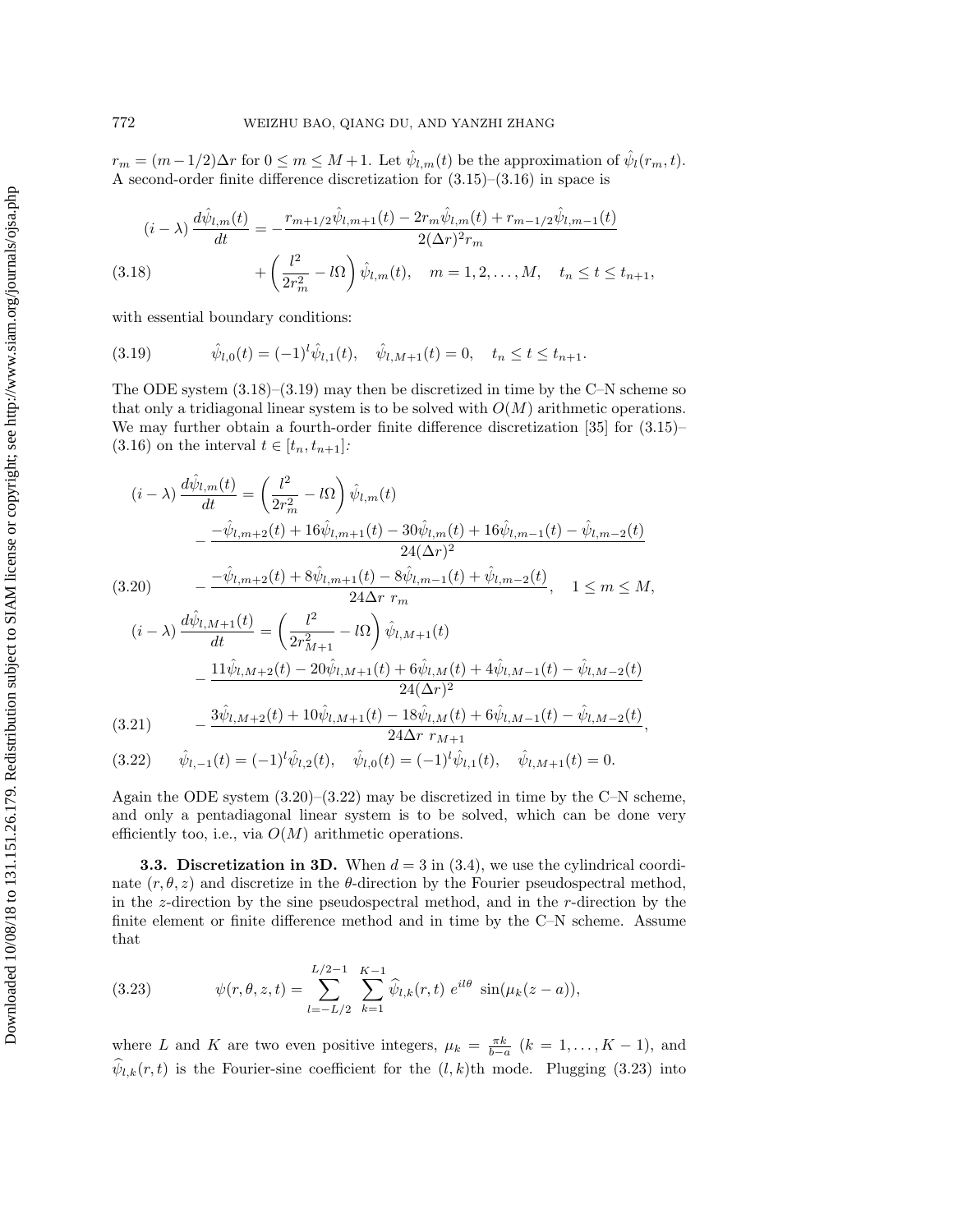$(3.4)$  with  $d = 3$  and noticing the orthogonality of the Fourier-sine modes, we obtain, for  $-\frac{L}{2} \le l \le \frac{L}{2} - 1$ ,  $1 \le k \le K - 1$ , and  $0 < r < R$ , that

$$
(3.24) \quad (i - \lambda) \,\partial_t \widehat{\psi}_{l,k}(r,t) = -\frac{1}{2r} \frac{\partial}{\partial r} \left( r \frac{\partial \widehat{\psi}_{l,k}(r,t)}{\partial r} \right) + \left( \frac{l^2}{2r^2} + \frac{\mu_k^2}{2} - l\Omega \right) \widehat{\psi}_{l,k}(r,t)
$$

with essential boundary conditions

(3.25) 
$$
\hat{\psi}_{l,k}(R,t) = 0 \text{ (for all } l), \qquad \hat{\psi}_{l,k}(0,t) = 0 \text{ (for } l \neq 0).
$$

The discretization of  $(3.24)$ – $(3.25)$  is similar as that for  $(3.15)$ – $(3.16)$  and is omitted here.

For the algorithm in 3D, the total memory requirement is  $O(MLK)$  and the total computational cost per time step is  $O(MLK \ln(LK))$ .

**4. Numerical simulations.** In this section, we first test the accuracy of our numerical method. Then we apply it to study the dynamics of condensate width, a central vortex state with a shift in its center, and a quantized vortex lattice. Properties such as the conservation of energy and the angular momentum expectation and the stability of central vortices in rotating BEC are also discussed.

**4.1. Numerical accuracy.** To test the accuracy of our method, we take  $d = 2$ ,  $\lambda = 0, \gamma_x = \gamma_y = 1, \Omega = 0.8, \text{ and } W(\mathbf{x}, t) \equiv 0 \text{ in } (2.44).$  The initial condition in  $(2.45)$  is taken as

$$
\psi_0(\mathbf{x}) = \frac{2^{1/4}}{\pi^{1/2}} e^{-(x^2+2y^2)/2}, \quad \mathbf{x} \in \mathbb{R}^2.
$$

We take  $R = 12$  for the bounded computational domain  $\Omega_{\mathbf{x}}$  and the piecewise linear polynomial for  $U^h$ . Let  $\psi$  be the *exact* solution which is obtained numerically using our method with a very fine mesh and small time step, e.g.,  $\Delta r = \frac{1}{1024}$ ,  $\Delta \theta = \frac{\pi}{128}$ , and  $\Delta t = 0.0001$ , and let  $\psi^{(\Delta r, \Delta \theta, \Delta t)}$  be the numerical solution obtained with mesh size  $(\Delta r, \Delta \theta)$  and time step  $\Delta t$ .

First, we test the spectral accuracy in the  $\theta$ -direction by choosing a very small mesh size in the r-direction  $\Delta r = \frac{1}{1024}$  and the time step  $\Delta t = 0.0001$  and by solving the problem for each fixed  $\beta_2$  with different mesh size  $\Delta\theta$  so that the discretization errors in the r-direction and in time can be neglected comparing to that in the  $\theta$ direction. The errors  $||\psi(t) - \psi^{(\Delta r, \Delta \theta, \Delta t)}(t)||_{l^2}$  at  $t = 2.0$  are shown in Table 4.1 for different values of  $\beta_2$  and  $\Delta\theta$ .

Then we test the second-order accuracy in the r-direction by choosing a very fine mesh size  $\Delta\theta = \frac{\pi}{128}$  and time step  $\Delta t = 0.0001$  and by solving the problem with different values of  $\beta_2$  and  $\Delta r$ . Table 4.2 shows the errors at  $t = 2.0$  for different values of  $\beta_2$  and  $\Delta r$ .

Table 4.1 Discretization error  $\|\psi(t) - \psi^{(\Delta r, \Delta \theta, \Delta t)}(t)\|_{l^2}$  at  $t = 2.0$  in the  $\theta$ -direction.

| Mesh size $\Delta\theta$ | $\pi/2$  | $\pi/4$    | $\pi/8$      | $\pi/16$  | $\pi/32$  |
|--------------------------|----------|------------|--------------|-----------|-----------|
| $\beta_2=0$              | 9.448E-2 | $1.203E-2$ | 5.059E-4     | 4.981 E-7 | 6.987E-13 |
| $\beta_2 = 10$           | 0.3351   | 1.868E-2   | 4.408E-4     | 3.078E-7  | 7.597E-13 |
| $\beta_2 = 50$           | 0.8577   | 8.609E-2   | $2.221F - 3$ | 1.527E-6  | 1.059E-12 |
| $\beta_2 = 100$          | 1.1345   | 0.1994     | $9.415E - 3$ | 1.008E-5  | 3.553E-11 |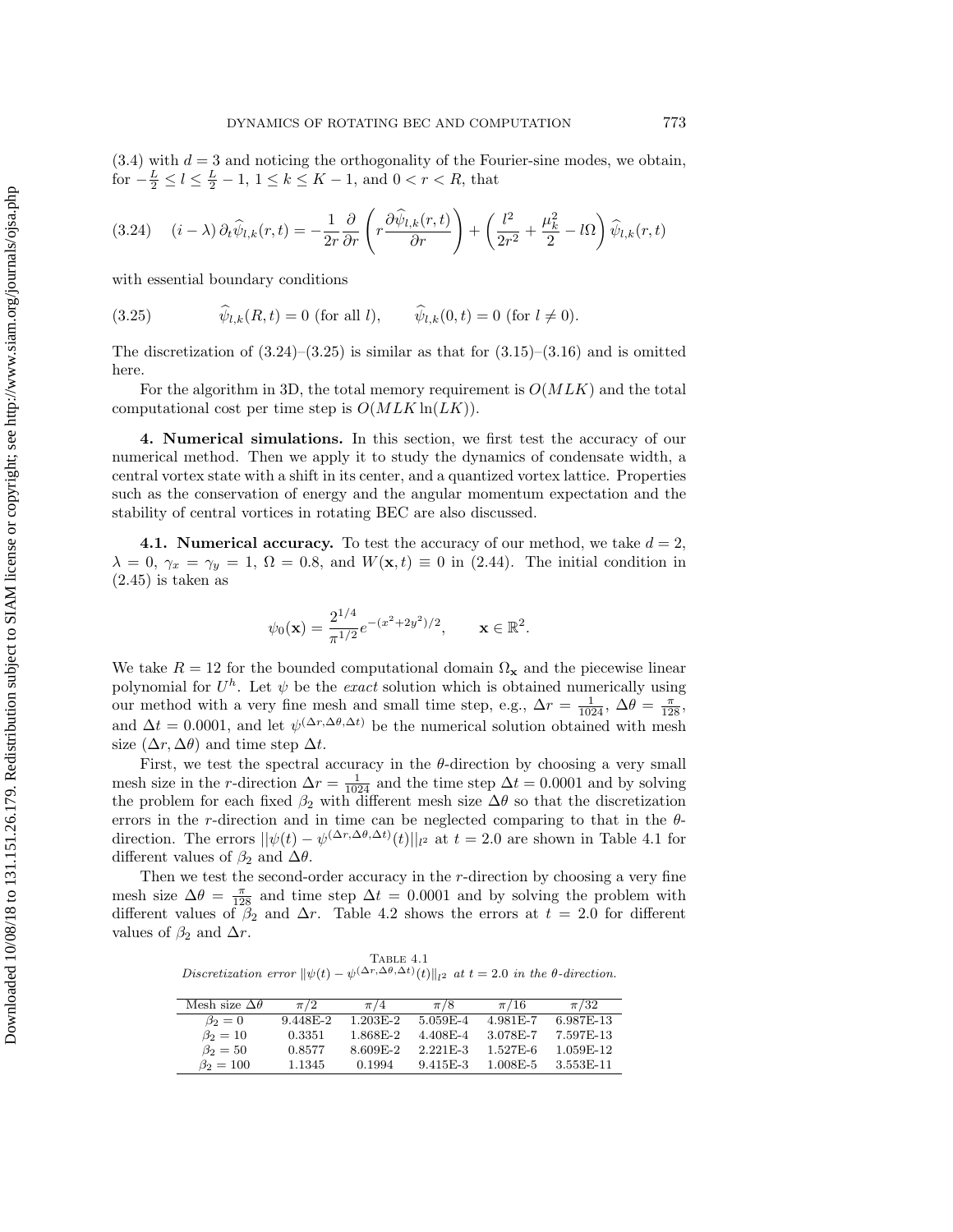TABLE 4.2 Discretization error  $\|\psi(t) - \psi^{(\Delta r, \Delta \theta, \Delta t)}(t)\|_{l^2}$  at  $t = 2.0$  in the r-direction.

| Mesh size $\Delta r$ | 1/32     | 1/64       | 1/128        | 1/256      | 1/512    |
|----------------------|----------|------------|--------------|------------|----------|
| $\beta_2=0$          | 2.716E-4 | $6.771E-5$ | 1.673E-5     | 3.983E-6   | 7.968E-7 |
| $\beta_2 = 10$       | 6.349E-3 | 1.586E-3   | $3.921E - 4$ | 9.337E-5   | 1.868E-5 |
| $\beta_2 = 50$       | 0.1118   | 2.959E-2   | 7.358E-3     | 1.753E-3   | 3.507E-4 |
| $\beta_2 = 100$      | 0.5203   | 0.1840     | 4.734E-2     | $1.131E-2$ | 2.263E-3 |

TABLE  $4.3$ Discretization error  $\|\psi(t) - \psi^{(\Delta r, \Delta \theta, \Delta t)}(t)\|_{l^2}$  at  $t = 2.0$  in time.

| Time step $\Delta t$ | 1/160    | 1/320      | 1/640     | 1/1280       | 1/2560    |
|----------------------|----------|------------|-----------|--------------|-----------|
| $\beta_2=0$          | 7.812E-5 | $1.952E-5$ | 4.864E-6  | $1.201E-6$   | 2.856E-7  |
| $\beta_2 = 10$       | 2.236E-3 | 5.582E-4   | 1.391 E-4 | 3.433E-5     | 8.155E-6  |
| $\beta_2 = 50$       | 0.1111   | 3.581 E-2  | 9.394E-3  | 2.328E-3     | 5.531 E-4 |
| $\beta_2 = 100$      | 0.5445   | 0.3044     | 0.1032    | $2.654E - 2$ | 6.319F-3  |

Next, we test the second-order accuracy in time. Table 4.3 lists the errors at  $t = 2.0$  for different values of  $\beta_2$  and time steps  $\Delta t$  with a very fine mesh in space, e.g.,  $\Delta r = \frac{1}{1024}$  and  $\Delta \theta = \frac{\pi}{128}$ .

From Tables 4.1–4.3, we can conclude that our method is of spectral-order accuracy in the  $\theta$ -direction, second-order accuracy in time, and second-order accuracy in the r-direction when the piecewise linear FEM is used. Usually, for given parameter's setup and initial data, the bigger the  $\beta_2$ , the larger the errors. This implies that more grid points and a small time step should be used when  $\beta_2$  is larger in order to get high accuracy. Furthermore, additional numerical experiments have been tested to verify the fourth-order accuracy in the r-direction when the continuous piecewise cubic element space is used. Such cubic elements are always used for the  $U^h$  in the following simulations.

**4.2. Dynamics of a stationary state with a shifted center.** To verify the analytical solution (2.29) and to study the dynamics of a stationary state with a shifted center through the direct simulation of the GPE for the rotating BEC, we take  $d = 2, \lambda = 0, \gamma_x = \gamma_y = 1, \beta_2 = 100, \text{ and } W(\mathbf{x}, t) \equiv 0 \text{ in } (2.44).$  The initial condition in (2.45) is taken as

 $\psi_0(\mathbf{x}) = \phi_e(\mathbf{x} - \mathbf{x}_0), \quad \phi_e(\mathbf{x}) = f(r)e^{i\theta}, \quad \mathbf{x} \in \mathbb{R}^2,$ 

where  $\phi_e(\mathbf{x})$  is a central vortex state with winding number  $m = 1$  under the same parameter set; i.e.,  $f(r)$  is found numerically by the methods proposed in [5, 13]. This setup corresponds to a shift of the trap center from the origin to  $-\mathbf{x}_0$ . We take  $\mathbf{x}_0 = (1, 1)^T$ ,  $R = 12$  for  $\Omega_{\mathbf{x}}$ , mesh size  $\Delta r = 0.004$ ,  $\Delta \theta = \frac{\pi}{64}$ , and time step  $\Delta t = 0.0001$ . The trajectory and position of the central vortex center with respect to time t are shown in Figure 1 for different rotation speed  $\Omega$ . Notice that for the parameters chosen, the characteristic roots of (2.43) are given by  $\pm(|\Omega| \pm 1)i$ . When  $\Omega = 0$  or  $\Omega = \pm 1$ , we get roots with higher multiplicities; otherwise, we have four distinct pure imaginary roots, and the periodicity of the orbits is thus implied for rational values of the frequency  $\Omega$ . For  $\Omega = 0$ ,  $(2.31)-(2.33)$  reduces to  $\ddot{\mathbf{x}}(t) + \mathbf{x}(t) = 0$ with  $\dot{\mathbf{x}}(0) = 0$ . It is easy to see that the trajectory is a straight line. For  $\Omega = \pm 1$ ,  $(2.31)$ – $(2.33)$  reduces to  $\ddot{\mathbf{x}}(t) \mp 2J\dot{\mathbf{x}}(t) = 0$ , which leads to  $\dot{\mathbf{x}}(t) = Q(\pm 2t)\dot{\mathbf{x}}(0)$  with  $Q(2t)$  being a rotation of angle  $\pm 2t$ . The trajectory thus stays as a circle. In addition,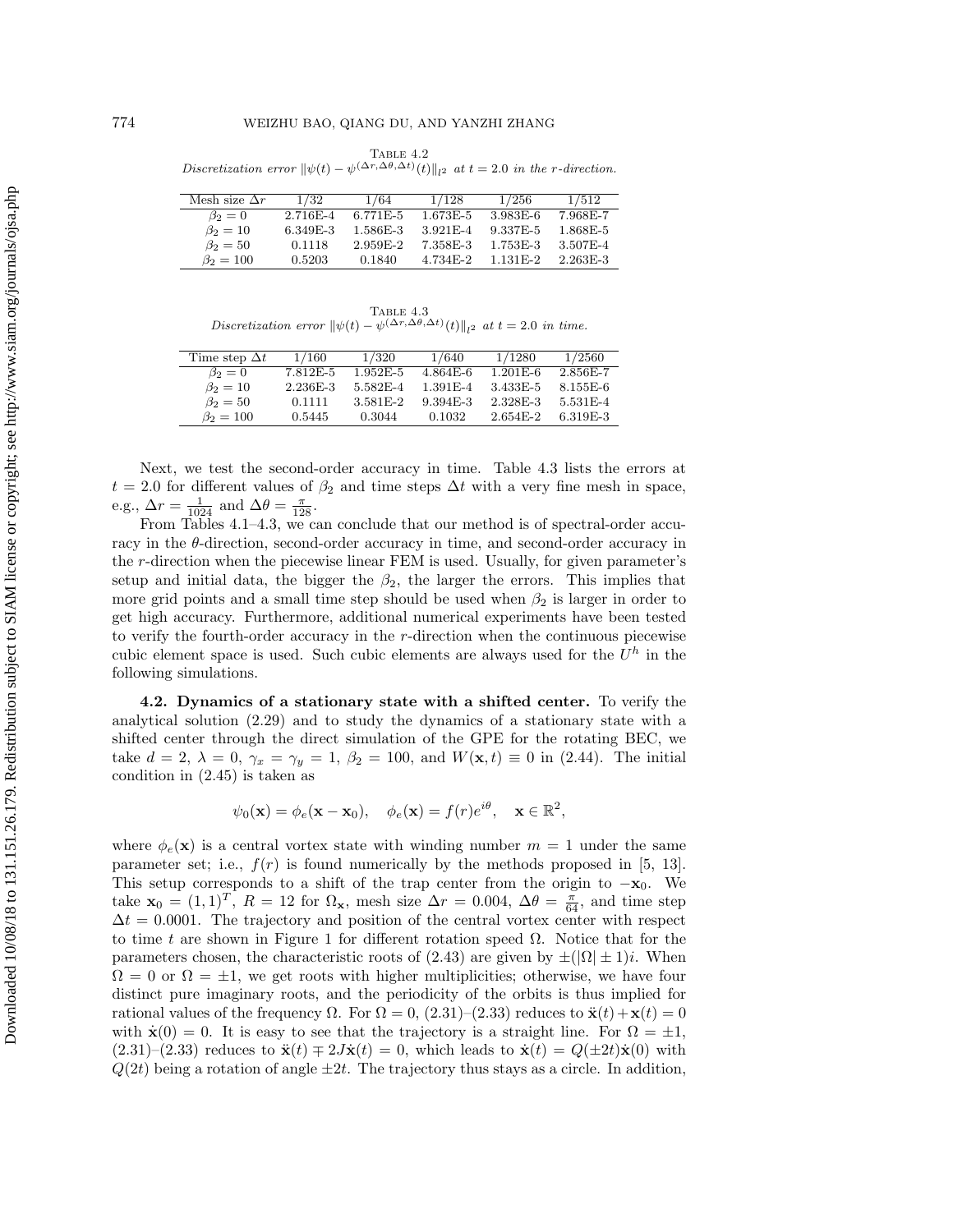#### DYNAMICS OF ROTATING BEC AND COMPUTATION 775



FIG. 1. Trajectory of the central vortex center,  $\mathbf{x}(t)=(x(t), y(t))^T$  for  $0 \le t \le 100$ , for different rotation speed Ω.

for all other values of  $\Omega$ , we can check that the equation is invariant under the rotation transformation, due to the fact that  $Q(\theta)J = JQ(\theta)$  for any rotation matrix  $Q(\theta)$ . Thus, if  $\Omega \neq 0, \pm 1$ , and  $\Omega$  is a rational number, there always exists a time t such that  $e^{\pm i(\Omega \pm 1)t} = -1$ ; the trajectory thus always has the inversion symmetry (with respect to the origin). Other symmetries may also be explored for special values of  $\Omega$ .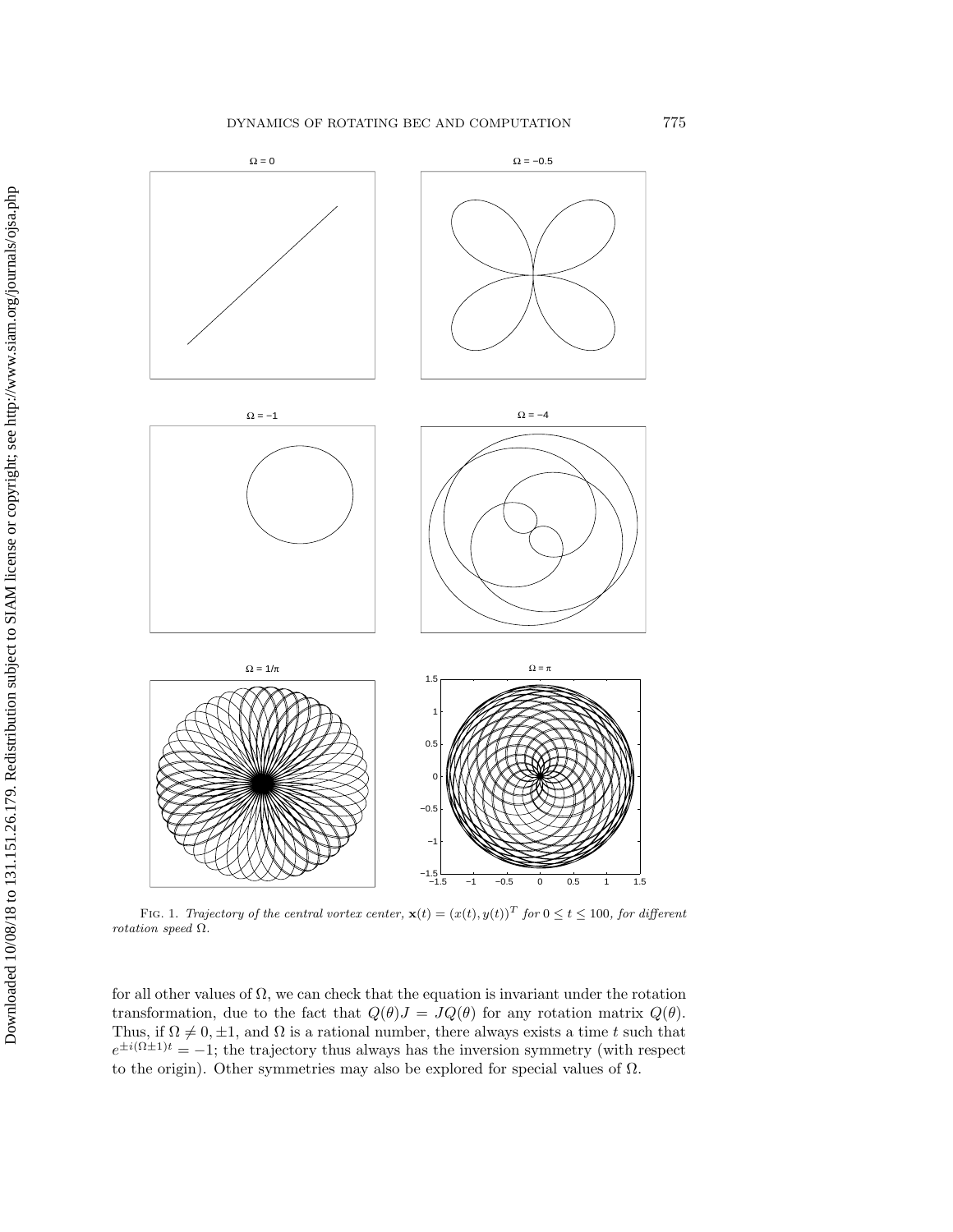

FIG. 1. (cont'd): Coordinates of the trajectory  $\mathbf{x}(t)=(x(t), y(t))^T$  (solid line:  $x(t)$ ; dashed line:  $y(t)$ ). (a):  $\Omega = 0$ ; (b):  $\Omega = -0.5$ ; (c):  $\Omega = -1$ ; (d):  $\Omega = -4$ ; (e):  $\Omega = 1/\pi$ ; (f):  $\Omega = \pi$ . In (a)–(d), the solid and dashed lines are obtained from solving the GPE (1.4), where "\*" is obtained from solving the ODE  $(2.31)$ – $(2.33)$ .

From Figure 1, we indeed see that when  $\Omega = 0$ , the center moves like a pendulum with period  $T = 2\pi$ ; when  $\Omega = -1$ , it moves along a circle with period  $T = \pi$ . For other cases, the trajectory curve has inversion symmetry as predicted through the theoretical analysis. The solution trajectory and the coordinates in Figure 1 are obviously consistent with the above description of the solutions of the ODE system  $(2.31)$ – $(2.33)$  for any given  $\Omega$ . This provides a numerical verification of the exact solution constructed earlier for the GPE with an angular momentum rotation term and the reliability of our numerical scheme. Furthermore, based on Figure 1 and additional numerical experiments conducted, we find the following: (i) When  $\Omega$  is a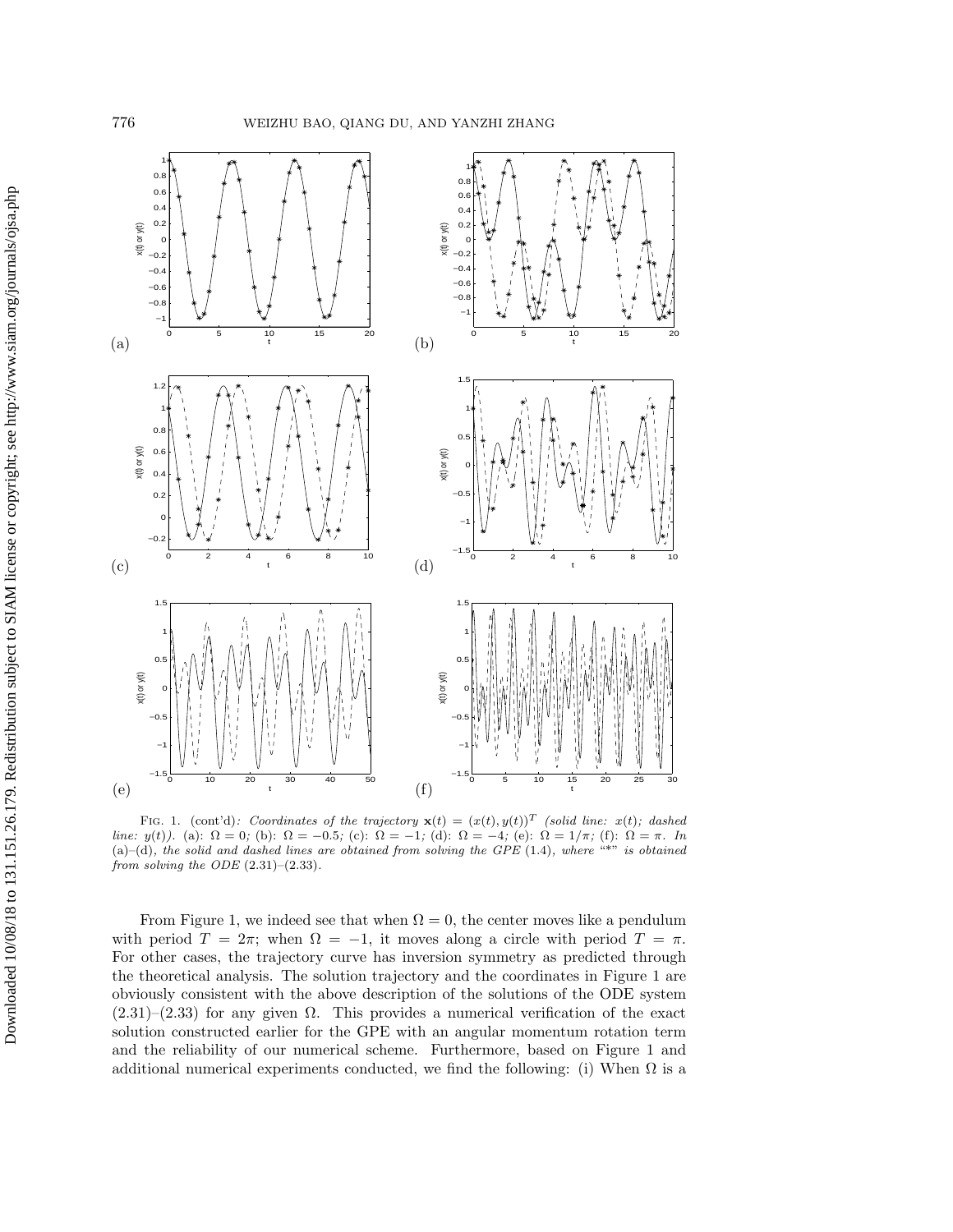

FIG. 2. Time evolution of condensate widths (cf. (a):  $\gamma_x = \gamma_y = 2$ ; (b):  $\gamma_x = 1.8$  and  $\gamma_y = 2$ ), energy  $E(\psi) := E_{\beta, \Omega}(\psi)$  (cf. (c)) and angular momentum expectation (cf. (d)). In (a), the solid line is obtained from solving the GPE  $(1.4)$  and  $H$ <sup> $\star$ </sup> is obtained from the analytical solution  $(2.15)$ .

rational number, i.e.,  $|\Omega| = q/p$  with q and p nonnegative integers and no common factor, then the trajectory of the vortex center moves periodically with period  $p\pi$  if q and p are odd integers, and  $2p\pi$  otherwise. (ii) When  $\Omega$  is an irrational number, the trajectory of the vortex center moves chaotically, but the envelope of the trajectory is a circle centered at the origin with radius  $r = |\mathbf{x}_0| = \sqrt{2}$  in our example (cf. Figure 1).

**4.3. Dynamics of condensate width, energy, and angular momentum expectation.** To verify the conservation of energy and angular momentum expectation as well as dynamics of condensate width, we take  $d = 2$ ,  $\lambda = 0$ ,  $\beta_2 = 100$ ,  $\Omega = 0.8$ , and  $W(\mathbf{x}, t) \equiv 0$  in (2.44). The initial condition in (2.45) is taken as the central vortex state with winding number  $m = 1$  of the GPE with  $\gamma_x = \gamma_y = 1$  [5, 14, 13], which is computed numerically by the method proposed in [5, 13]. Then at  $t = 0$ , we change the trap frequency by setting  $\gamma_x = \gamma_y = 2$ , or  $\gamma_x = 1.8$  and  $\gamma_y = 2$ , respectively. Figure 2 shows the time evolution of condensate widths  $\sigma_x(t)$  and  $\sigma_y(t)$ , the energy  $E_{\beta,\Omega}(\psi)$ , and the angular momentum expectation.

From Figure 2, we can see that (i) the condensate widths  $\sigma_x(t)$  and  $\sigma_y(t)$  are periodic functions of period  $T = \pi/2$  when  $\gamma_x = \gamma_y = 2$  (cf. Figure 2(a)) and periodic functions of period  $T = \pi/2$  with a perturbation when  $1.8 = \gamma_x \neq \gamma_y = 2$  (cf. Figure  $2(b)$ , again confirming the analytical results  $(2.16)$  and  $(2.17)$ , respectively; (ii) the energy  $E_{\beta,\Omega}(\psi)$  is conserved in the discretized level (cf. Figure 2(c)); (iii) the angular momentum expectation is conserved when  $\gamma_x = \gamma_y$  (cf. Figure 2(d) and the analytical result (2.3)). Furthermore, when  $\gamma_x \neq \gamma_y$  and the initial condition is chosen as a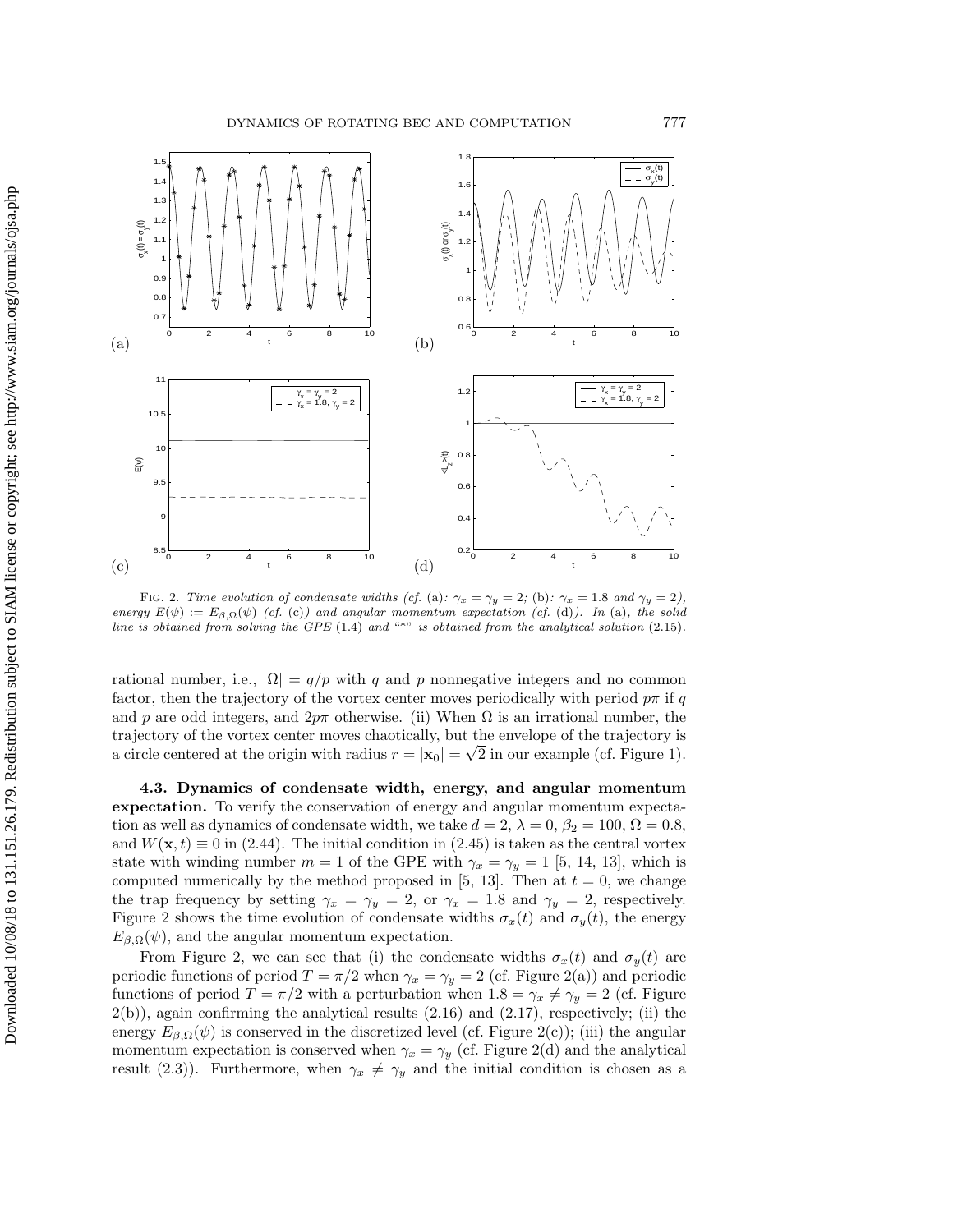central vortex state with winding number  $m = 1$ , the angular momentum expectation is no longer conserved (cf. Figure  $2(d)$ ). We note that in the literature, there have been more studies both analytically and numerically on the thermodynamic stability of the central vortex state, though there is not much discussion available on the dynamic stability in real time. The experimental results shown here are thus of interest.

**4.4. Dynamics of a quantized vortex lattice.** Now we present the simulation results, via the algorithm discussed here, on the dynamics of a vortex lattice in rotating BEC under an anisotropic external perturber. We take  $d = 2$ ,  $\lambda = 0$ ,  $\beta_2 = 1000$ ,  $\gamma_x = \gamma_y = 1 := \gamma_r$ , and  $\Omega = 0.9$  in (2.44). The initial condition in (2.45) is taken as the ground state [13, 1] of the GPE with  $W(\mathbf{x}, t) \equiv 0$ , which is computed numerically by the normalized gradient flow with the backward Euler finite difference discretization proposed in [13]. For  $t \geq 0$ , an external perturber is introduced; i.e.,  $W(\mathbf{x}, t)$  in (2.44) is chosen as

$$
W(\mathbf{x},t) = \frac{\varepsilon}{2}\gamma_r^2 \left[ (x^2 - y^2)\cos(2\tilde{\Omega}t) + 2xy\sin(2\tilde{\Omega}t) \right], \quad \mathbf{x} \in \mathbb{R}^2, \quad t \ge 0.
$$

This implies the total potential  $V(\mathbf{x}, t)$  in (2.44) is taken as

$$
V(\mathbf{x},t) = \frac{1}{2}\gamma_r^2 \left[ (1+\epsilon)X(t)^2 + (1-\epsilon)Y(t)^2 \right],
$$

where  $X(t) = x \cos(\tilde{\Omega} t) + y \sin(\tilde{\Omega} t)$ ,  $Y(t) = y \cos(\tilde{\Omega} t) - x \sin(\tilde{\Omega} t)$ .

This kind of time-dependent potential was used in [46] for studying the dynamics of nonrotating BEC. In our computation, we take  $\epsilon = 0.35$ ,  $\Omega = 0.75$ ,  $R = 30$  for  $\Omega_{\mathbf{x}}$ , mesh size  $\Delta r = 0.0075$  and  $\Delta \theta = \frac{\pi}{128}$ , and time step  $\Delta t = 0.0001$ . Figure 3 shows contour plots of the density function  $|\psi(\mathbf{x},t)|^2$  at different time steps.

For Figure 3, at  $t = 0$ , there are about 45 quantized vortices in the ground state. During the time evolution, the lattice is rotated due to the angular momentum term with different lattice patterns being formed due to the anisotropic external stirrer  $W(\mathbf{x}, t)$ . One may compare our numerical results with the experimental observations in [23], where the anisotropic compression of the vortex lattices was observed due to the dynamic distortion of the trap potentials.

**4.5. Stability of central vortex states.** Similarly as in [14, 16, 29, 30] for nonrotating BEC, we hereby also study numerically the stability of central vortex states in rotating BEC. We take  $d = 2$ ,  $\gamma_x = \gamma_y = 1$ ,  $\beta_2 = 100$ ,  $\Omega = -0.8$ , and  $\lambda = 0$ in  $(2.44)$ . The initial condition in  $(2.45)$  is taken as a central vortex state  $[14, 5, 13]$ with winding number m of the GPE with  $W(\mathbf{x}, t) \equiv 0$ ; i.e.,  $\psi_0(\mathbf{x}) = f_m(r)e^{im\theta}$ , where  $f_m(r)$  is computed numerically by the method proposed in [5, 14]. In order to study the stability, when  $t \in [0, \pi/2]$ , we introduce a far-blue detuned Gaussian laser beam stirrer (2.47), and when  $t \geq \pi/2$ , the perturber is removed. The parameters in (2.47) are chosen as

$$
(x_s(t), y_s(t)) \equiv (3, 0), \quad \omega_s = 1, \quad W_s(t) = \begin{cases} 5 \sin^2(2t), & t \in [0, \pi/2], \\ 0, & t \ge \pi/2. \end{cases}
$$

In our computation, we take  $R = 12$  for  $\Omega_x$ , mesh size  $\Delta r = 0.004$  and  $\Delta \theta = \frac{\pi}{64}$ , and time step  $\Delta t = 0.0001$ .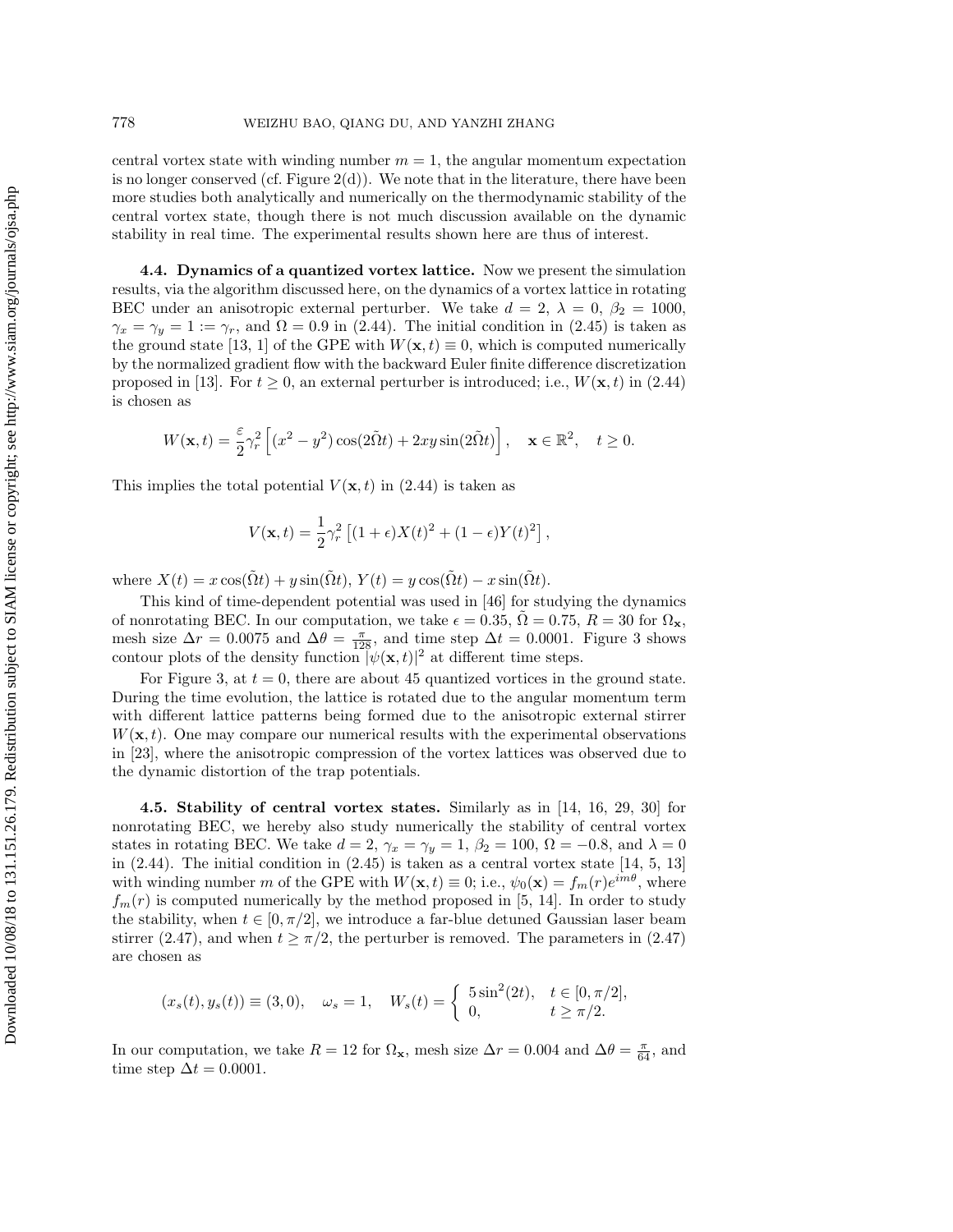#### DYNAMICS OF ROTATING BEC AND COMPUTATION 779



FIG. 3. Contour plots of the density function  $|\psi(\mathbf{x},t)|^2$  for dynamics of a vortex lattice at different times.

To quantitatively analyze the numerical results, we define the hydrodynamic velocity as

$$
\mathbf{u} = (u, v) = \mathrm{Im}(\psi^* \nabla \psi)/|\psi|^2.
$$

Figure 4 shows the velocity fields during the time evolution of the central vortex states with winding number  $m = 1$  and  $m = 2$ , while the dynamic evolution of the energy and that of the angular momentum expectation are shown in Figure 5.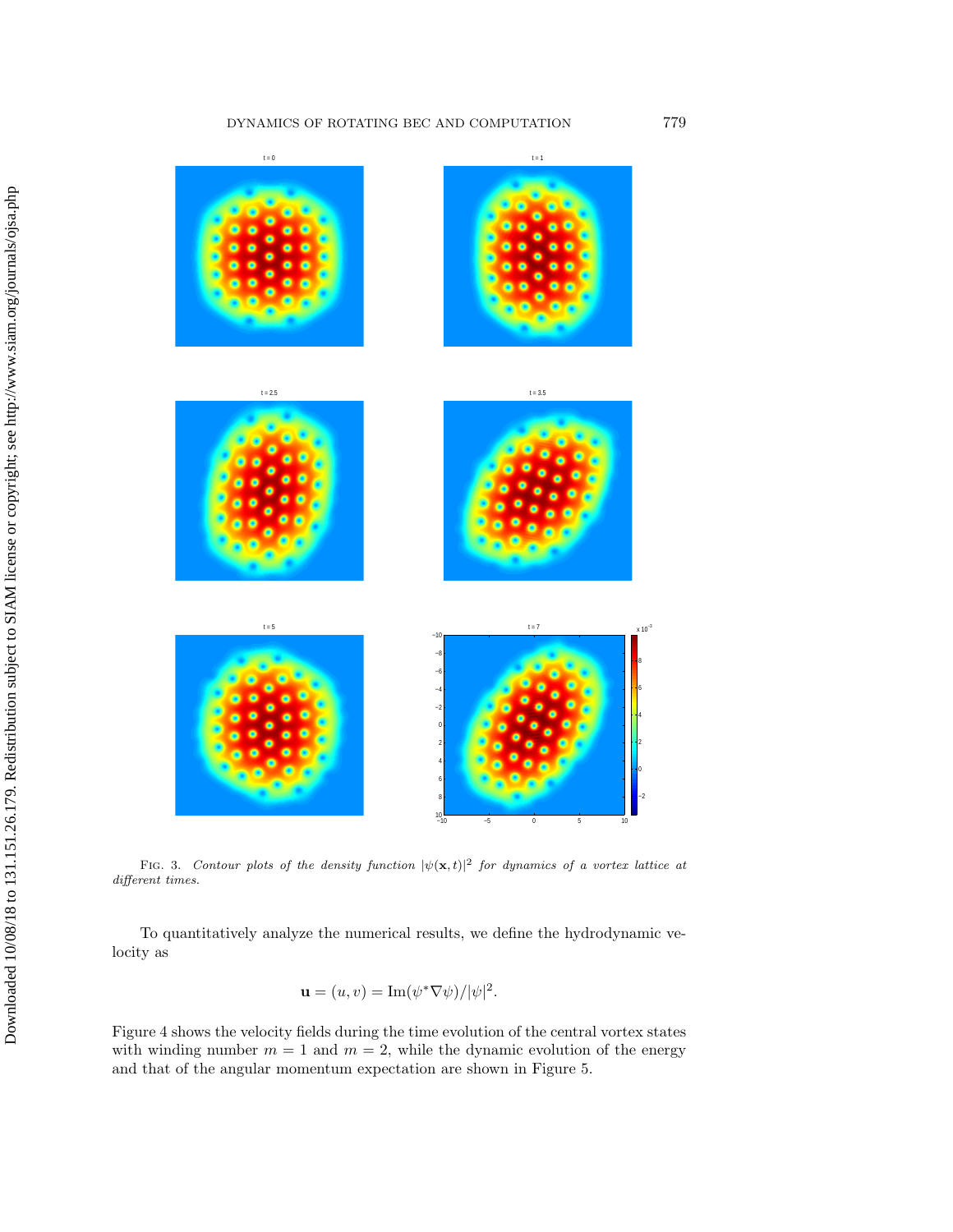

Fig. 4. Velocity field at different times for stability of a central vortex state. I. For winding  $\emph{number}$   $m=1.$ 

From Figure 4 and additional numerical experiments conducted, we find that the central vortex states with an index (or degree, winding number)  $m = \pm 1$  are dynamically stable, but they are unstable when  $|m| > 1$  in rotating BEC. Furthermore, Figure 5 depicts the increase in the energy and the decrease of the angular momentum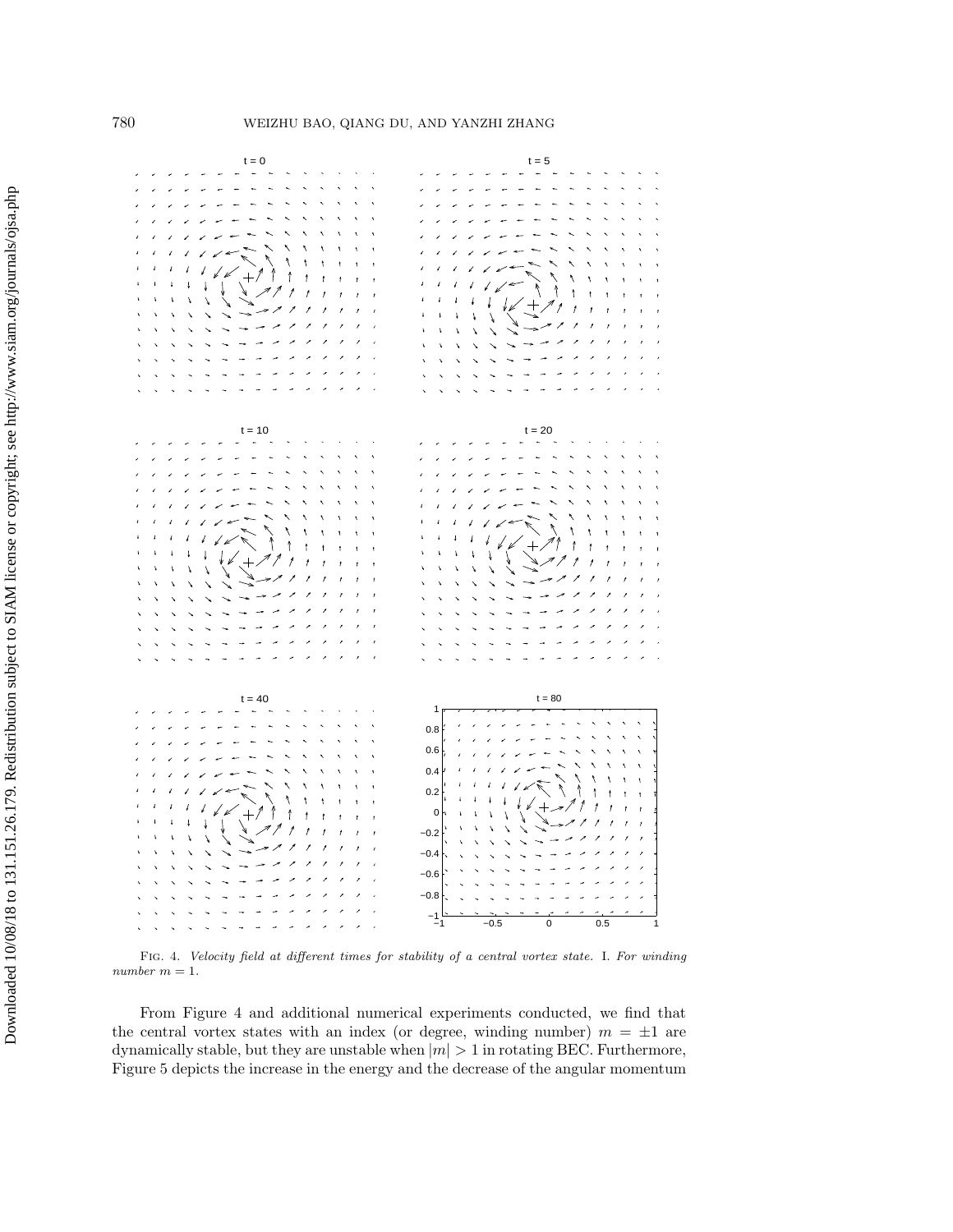

FIG. 4. (cont'd): II. For  $m = 2$ .

expectation when  $t \in [0, \pi/2]$  due to the appearance of the perturber. After removing the perturber at  $t = \pi/2$ , they are conserved with time, which again confirm the conservation laws (1.8) and (2.3).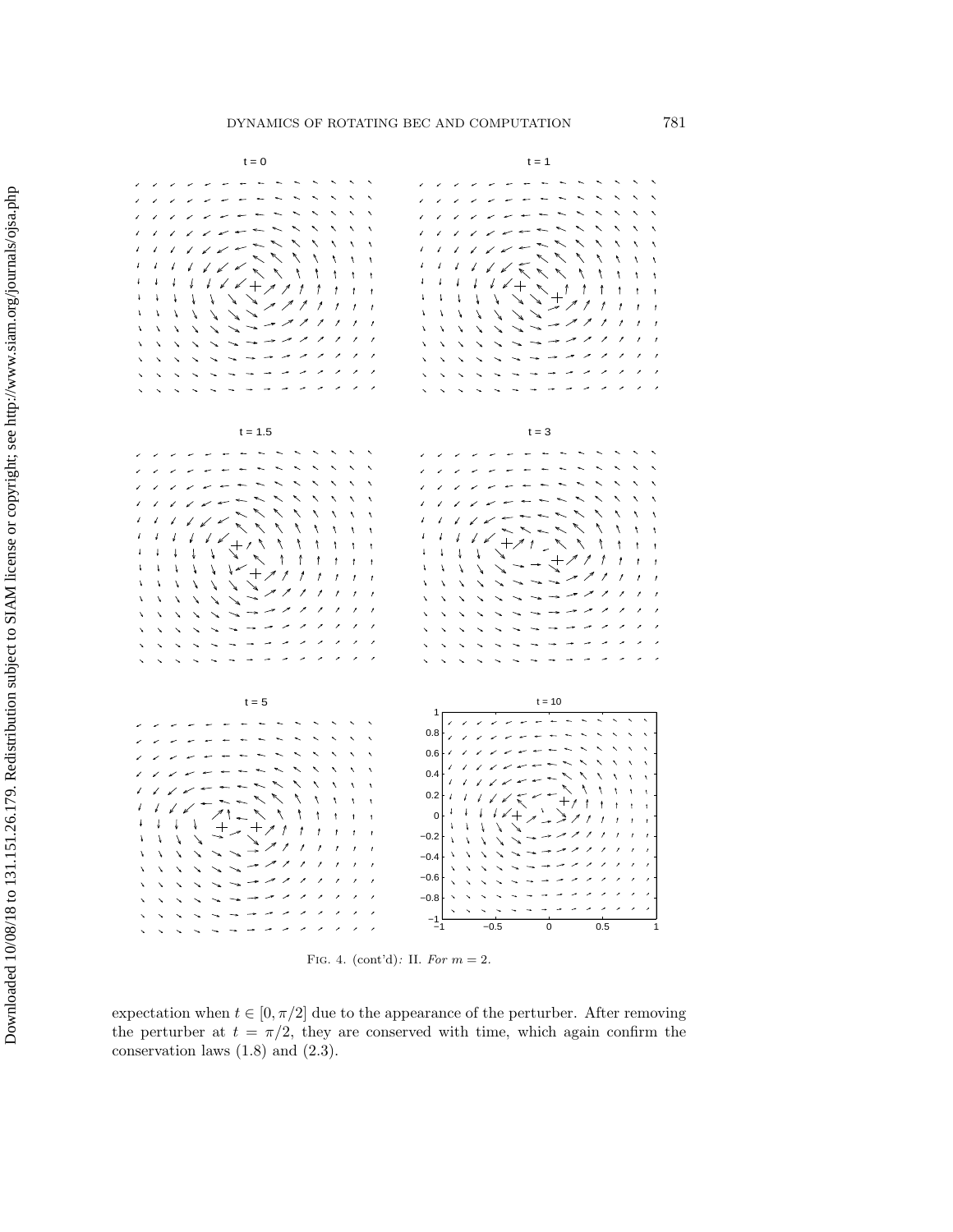

FIG. 5. Time evolution of energy  $E(\psi) := E_{\beta,\Omega}(\psi)$  and angular momentum expectation  $\langle L_z \rangle$ in studying the stability of central vortex states.

**4.6. Dissipation effect on the GPE.** In order to study the effect of the damping mechanism in the GPE (2.44), we take  $d = 2$ ,  $\gamma_x = 1$ ,  $\gamma_y = 1.1$ ,  $\beta_2 = 500$ ,  $\Omega = 0.9$ , and  $W(\mathbf{x}, t) \equiv 0$  in (2.44). The initial condition in (2.45) is taken as

$$
\psi_0(\mathbf{x}) = \frac{(\gamma_x \gamma_y)^{1/4}}{\sqrt{\pi}} e^{-(\gamma_x x^2 + \gamma_y y^2)/2}, \quad \mathbf{x} \in \mathbb{R}^2.
$$

We take  $R = 30$  for  $\Omega_x$ , mesh size  $\Delta r = 0.0075$  and  $\Delta \theta = \frac{\pi}{64}$ , and time step  $\Delta t =$ 0.0001. Figure 6 shows the normalized density  $\frac{|\psi(\mathbf{x},t)|^2}{\|\psi(\cdot,t)\|^2}$  at different times for  $\lambda = 0.03$ , while Figure 7 illustrates the time evolution of the energy and angular momentum expectation per particle, i.e.,  $\frac{E_{\beta,\Omega}(\psi)}{\|\psi(\cdot,t)\|^2}$  and  $\frac{\langle L_z \rangle}{\|\psi(\cdot,t)\|^2}$  for different  $\lambda > 0$ .

From Figures 6 and 7, we can see that when a dissipation term is applied to the GPE, a dent appears in the center of the density function during time evolution. The larger the damping parameter  $\lambda$ , the faster the energy per particle decreases and the slower the angular momentum expectation per particle increases. In fact, the change in the angular momentum expectation is due to the anisotropy of the external trapping potential, i.e.,  $\gamma_x \neq \gamma_y$ .

**5. Conclusion.** We have studied the dynamics of the Gross–Pitaevskii equation with an angular momentum rotation term for rotating BEC both analytically and numerically. Along the analytical front, we proved the conservation of the angular momentum expectation when the external trapping potential is radially symmetric in 2D and, respectively, cylindrically symmetric in 3D. A second-order ODE was also derived to describe the time evolution of the condensate width as a periodic function with/without a perturbation, and the frequency of the periodic function doubles the trapping frequency. We also presented an ODE system with a complete initial data that governs the dynamics of a stationary state with a shifted center, and we also illustrated the decrease in the total density when a damping term is applied in the GPE. On the numerical side, we proposed an efficient, accurate, and unconditionally stable numerical method for simulating the rotating BEC with/without a time-dependent external perturber or a damping term. We also applied the new method to study numerically the dynamics of condensate including the condensate widths, energy, and angular momentum expectation as well as a quantized vortex lattice and a stationary state with a shifted center. We numerically found that, for the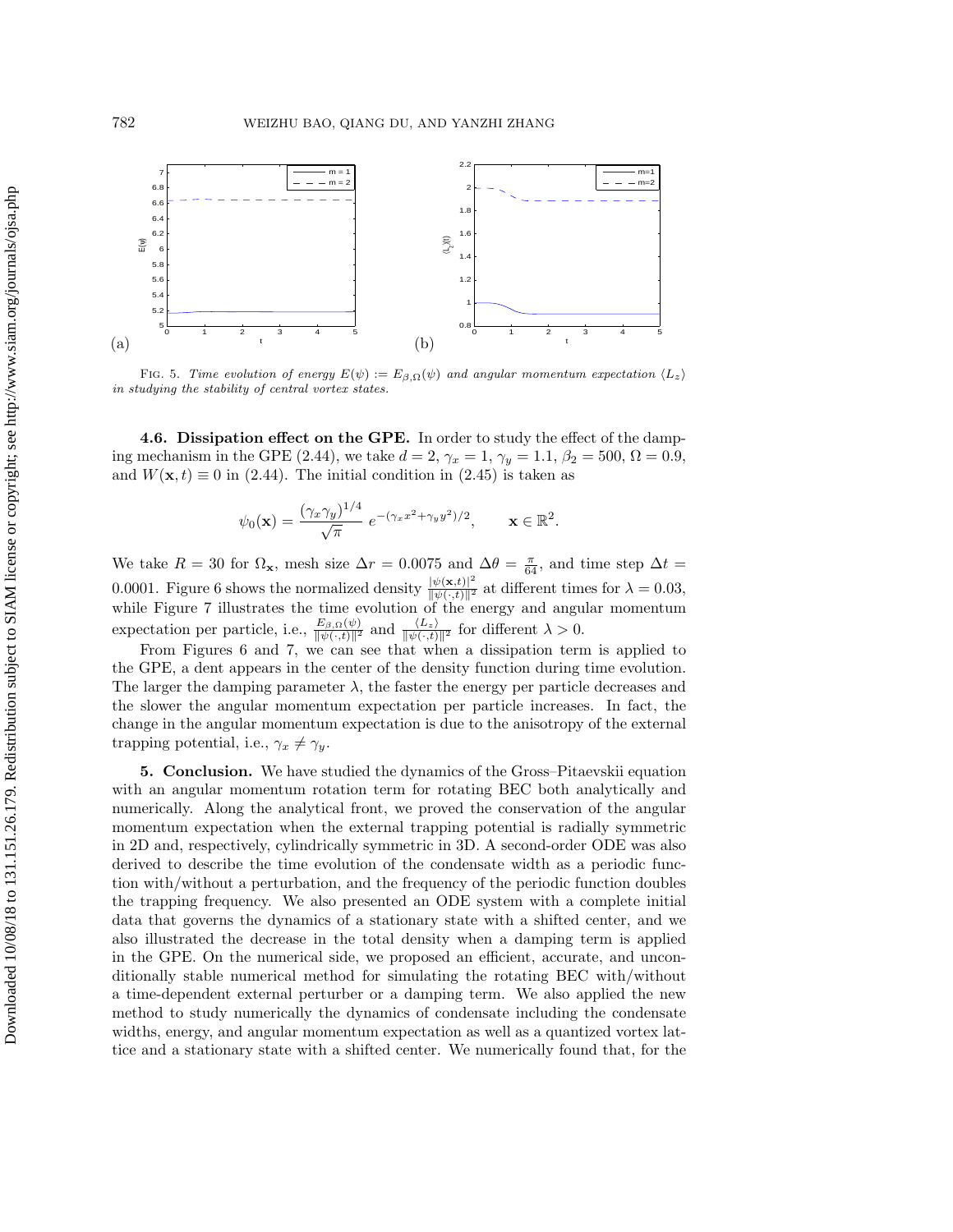#### DYNAMICS OF ROTATING BEC AND COMPUTATION 783



FIG. 6. Surface plots of the normalized density function  $\frac{|\psi(\mathbf{x},t)|^2}{\|\psi(\cdot,t)\|^2}$  in section 4.6 for GPE with a damping term at different times.

real time dynamics, the central vortex states are dynamically stable only for the one with index (or winding number)  $m = \pm 1$ . In the future, this efficient and accurate numerical method can be used to study the dynamics and interaction of vortex line states in 3D for rotating BEC and to make more close comparisons with experimental findings [42, 47, 48].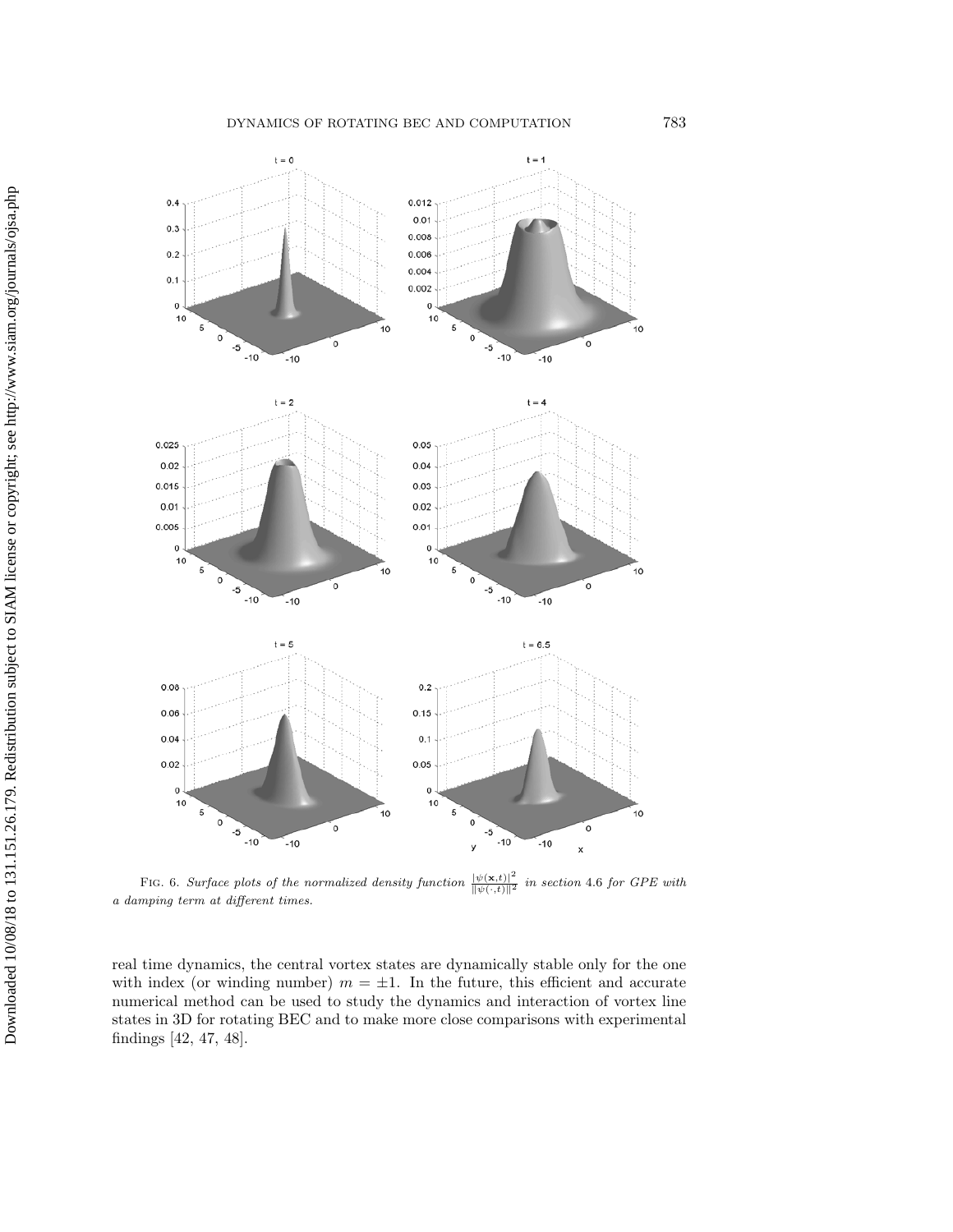

FIG. 7. Time evolution of the energy per particle  $\frac{E_{\beta,\Omega}(\psi)}{\|\psi\|^2}$ and angular momentum expectation  $\langle L_z \rangle$ in section 4.6 for the GPE with a damping term.

#### REFERENCES

- [1] A. Aftalion and Q. Du, Vortices in a rotating Bose–Einstein condensate: Critical angular velocities and energy diagrams in the Thomas–Fermi regime, Phys. Rev. A, 64 (2001), 063603.
- [2] A. AFTALION, Q. DU, AND Y. POMEAU, Dissipative flow and vortex shedding in the Painlevé boundary layer of a Bose–Einstein condensate, Phy. Rev. Lett., 91 (2003), 090407.
- [3] M. H. Anderson, J. R. Ensher, M. R. Matthewa, C. E. Wieman, and E. A. Cornell, Observation of Bose–Einstein condensation in a dilute atomic vapor, Science, 269 (1995), pp. 198–201.
- [4] W. Bao, Ground states and dynamics of multicomponent Bose–Einstein condensates, Multiscale Model. Simul., 2 (2004), pp. 210–236.
- W. BAO AND Q. DU, Computing the ground state solution of Bose–Einstein condensates by a normalized gradient flow, SIAM J. Sci. Comput., 25 (2004), pp. 1674–1697.
- W. BAO AND D. JAKSCH, An explicit unconditionally stable numerical method for solving damped nonlinear Schrödinger equations with a focusing nonlinearity, SIAM J. Numer. Anal., 41 (2003), pp. 1406–1426.
- [7] W. Bao, D. Jaksch, and P. A. Markowich, Numerical solution of the Gross–Pitaevskii equation for Bose–Einstein condensation, J. Comput. Phys., 187 (2003), pp. 318–342.
- [8] W. Bao, D. Jaksch, and P. A. Markowich, Three dimensional simulation of jet formation in collapsing condensates, J. Phys. B: At. Mol. Opt. Phys., 37 (2004), pp. 329–343.
- [9] W. Bao, S. Jin, and P. A. Markowich, On time-splitting spectral approximation for the Schrödinger equation in the semiclassical regime, J. Comput. Phys., 175 (2002), pp. 487– 524.
- [10] W. Bao, S. Jin, and P. A. Markowich, Numerical study of time-splitting spectral discretizations of nonlinear Schrödinger equations in the semiclassical regimes, SIAM J. Sci. Comput., 25 (2003), pp. 27–64.
- [11] W. Bao and J. Shen, A fourth-order time-splitting Laguerre–Hermite pseudospectral method for Bose–Einstein condensates, SIAM J. Sci. Comput., 26 (2005), pp. 2010–2028.
- [12] W. BAO AND W. TANG, Ground state solution of trapped interacting Bose–Einstein condensate by directly minimizing the energy functional, J. Comput. Phys., 187 (2003), pp. 230–254.
- [13] W. BAO, H. WANG, AND P. A. MARKOWICH, Ground, symmetric and central vortex states in rotating Bose–Einstein condensates, Commun. Math. Sci., 3 (2005), pp. 57–88.
- [14] W. BAO AND Y. ZHANG, Dynamics of the ground state and central vortex states in Bose-Einstein condensation, Math. Models Methods Appl. Sci., 15 (2005), pp. 1863–1896.
- [15] I. Bialynicki-Birula and Z. Bialynicki-Birula, Center-of-mass motion in the many-body theory of Bose–Einstein condensates, Phys. Rev. A, 65 (2002), 063606.
- [16] B. M. CARADOC-DAVIS, R. J. BALLAGH, AND K. BURNETT, Coherent dynamics of vortex formation in trapped Bose–Einstein condensates, Phys. Rev. Lett., 83 (1999), pp. 895– 898.
- [17] Y. Castin and R. Dum, Bose-Einstein condensates with vortices in rotating traps, Eur. Phys. J. DAt. Mol. Opt. Phys., 7(1999), pp. 399–412.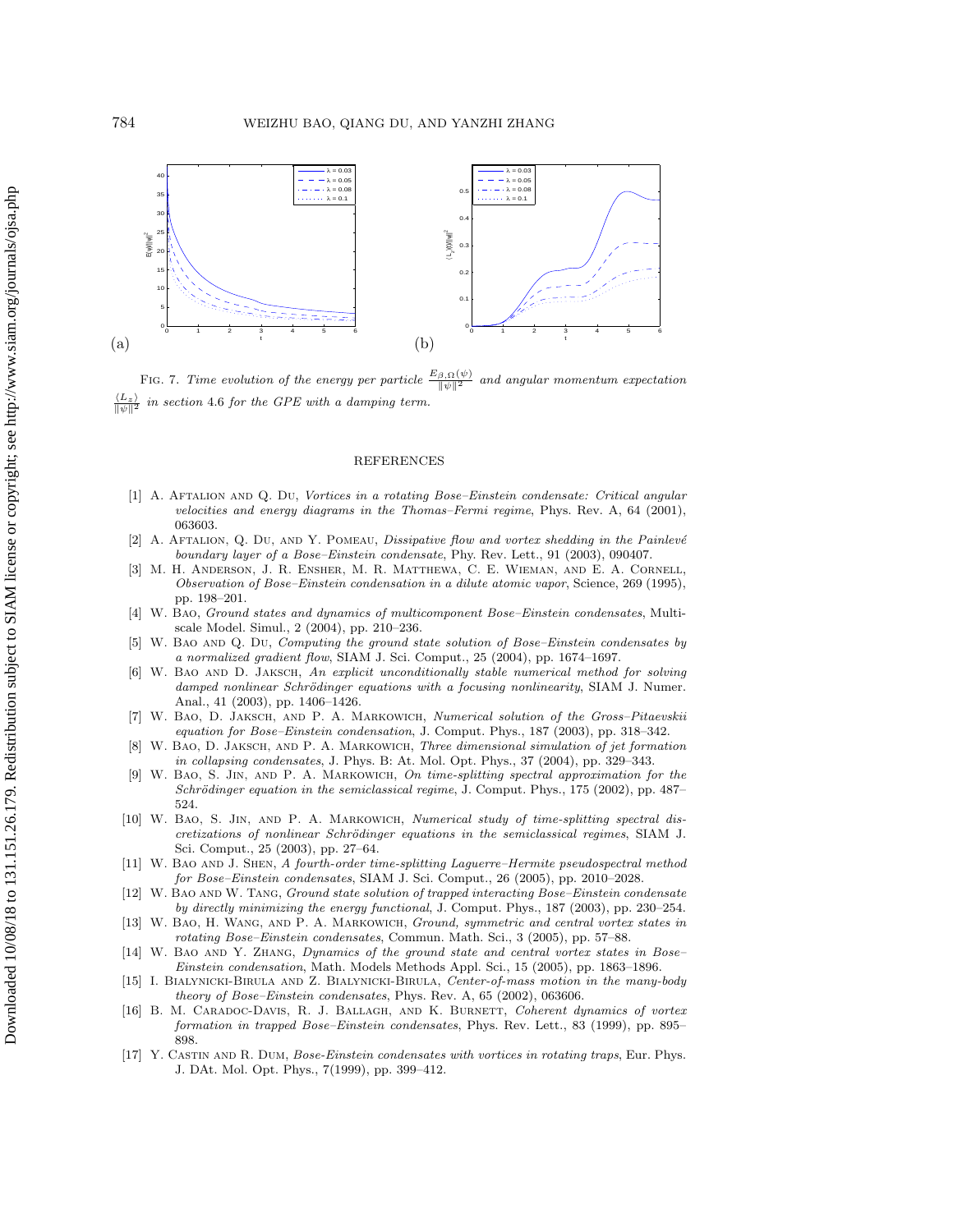- [18] M. M. Cerimele, M. L. Chiofalo, F. Pistella, S. Succi, and M. P. Tosi, Numerical solution of the Gross–Pitaevskii equation using an explicit finite-difference scheme: An application to trapped Bose–Einstein condensates, Phys. Rev. E, 62 (2000), pp. 1382–1389.
- [19] M. M. Cerimele, F. Pistella, and S. Succi, Particle-inspired scheme for the Gross– Pitaevskii equation: An application to Bose–Einstein condensation, Comput. Phys. Comm., 129 (2000), pp. 82–90.
- [20] F. Dalfovo, S. Giorgini, L. P. Pitaevskii, and S. Stringari, Theory of Bose–Einstein condensation in trapped gases, Rev. Mod. Phys., 71 (1999), pp. 463–512.
- [21] K. B. Davis, M. O. Mewes, M. R. Andrews, N. J. van Druten, D. S. Durfee, D. M. KURN, AND W. KETTERLE, Bose–Einstein condensation in a gas of sodium atoms, Phys. Rev. Lett., 75 (1995), pp. 3969–3973.
- [22] Q. Du, Numerical computations of quantized vortices in Bose–Einstein condensate, in Recent Progress in Computational and Applied PDEs, T. F. Chan, Y. Huang, T. Tang, J. Xu, and L.-A. Ying, eds., Kluwer Academic Publishers, Boston, Dordrecht, London, 2002, pp. 155–168.
- [23] P. ENGELS, I. CODDINGTON, P. HAIJAN, AND E. CORNELL, Nonequilibrium effects of anisotropic compression applied to vortex lattices in Bose–Einstein condensates, Phy. Rev. Lett, 89 (2002), 100403.
- [24] D. L. FEDER, C. W. CLARK, AND B. I. SCHNEIDER, Nucleation of vortex arrays in rotating anisotropic Bose–Einstein condensates, Phys. Rev. A, 61 (1999), 011601.
- [25] D. L. FEDER, C. W. CLARK, AND B. I. SCHNEIDER, Vortex stability of interacting Bose-Einstein condensates confined in anisotropic harmonic traps, Phys. Rev. Lett., 82 (1999), pp. 4956–4959.
- [26] D. L. Feder, A. A. Svidzinsky, A. L. Fetter, and C. W. Clark, Anomalous modes drive vortex dynamics in confined Bose–Einstein condensates, Phys. Rev. Lett., 86 (2001), pp. 564–567.
- [27] J. J. Garcia-Ripoll, V. M. Perez-Garcia, and V. Vekslerchik, Construction of exact solutions by spatial translations in inhomogeneous nonlinear Schrödinger equations, Phys. Rev. E, 64 (2001), 056602.
- [28] R. Glowinski and P. Le Tallec, Augmented Lagrangian and Operator Splitting Methods in Nonlinear Mechanics, SIAM Stud. Appl. Math. 9, SIAM, Philadelphia, 1989.
- [29] B. JACKSON, J. F. MCCANN, AND C. S. ADAMS, Vortex formation in dilute inhomogeneous Bose–Einstein condensates, Phys. Rev. Lett., 80 (1998), pp. 3903–3906.
- [30] B. JACKSON, J. F. MCCANN, AND C. S. ADAMS, *Dissipation and vortex creation in Bose* Einstein condensate gases, Phys. Rev. A, 61 (2000), 051603.
- [31] D. JAKSCH, C. BRUDER, J. I. CIRAC, C. W. GARDINER, AND P. ZOLLER, Cold bosonic atoms in optical lattices, Phys. Rev. Lett., 81 (1998), pp. 3108–3111.
- [32] A. M. Kamchatnov, A. Gammal, and R. A. Kraenkel, Dissipationless shock waves in repulsive Bose–Einstein condensates, Phys. Rev. A, 69 (2004), 063605.
- [33] K. KASAMATSU, M. TSUBOTA, AND M. UEDA, Nonlinear dynamics of vortex lattice formation in a rotating Bose–Einstein condensate, Phys. Rev. A, 67 (2003), 033610.
- [34] M.-C. Lai, W.-W. Lin, AND W. WANG, A fast spectral/difference method without pole conditions for Poisson-type equations in cylindrical and spherical geometries, IMA J. Numer. Anal., 22 (2002), pp. 537–548.
- [35] M.-C. Lai and W.-C. Wang, Fast direct solvers for Poisson equation on 2D polar and spherical geometries, Numer. Methods Partial Differential Equations, 18 (2002), pp. 56–68.
- [36] K. W. MADISON, F. CHEVY, W. WOHLLEBEN, AND J. DALIBARD, Vortex formation in a stirred Bose–Einstein condensate, Phys. Rev. Lett., 84 (2000), pp. 806–809.
- [37] K. W. MADISON, F. CHEVY, V. BRETIN, AND J. DALIBARD, Stationary states of a rotating Bose–Einstein condensate: Routes to vortex nucleation, Phys. Rev. Lett., 86 (2001), pp. 4443–4446.
- [38] G. MARCHUK, Splitting and alternating direction methods, in Handbook of Numerical Analysis, North–Holland, Amsterdam, 1990.
- [39] M. R. Matthews, B. P. Anderson, P. C. Haljan, D. S. Hall, C. E. Wiemann, and E. A. Cornell, Vortices in a Bose–Einstein condensate, Phys. Rev. Lett., 83 (1999), pp. 2498–2501.
- [40] A. Minguzzi, S. Succi, F. Toschi, M. P. Tosi, and P. Vignolo, Numerical methods for atomic quantum gases with applications to Bose–Einstein condensates and to ultracold fermions, Phys. Rep., 395 (2004), pp. 223-355.
- [41] P. Muruganandam and S. K. Adhikari, Bose–Einstein condensation dynamics in three dimensions by pseudospectral and finite-difference methods, J. Phys. B: At. Mol. Opt. Phys., 36 (2003), pp. 2501–2513.